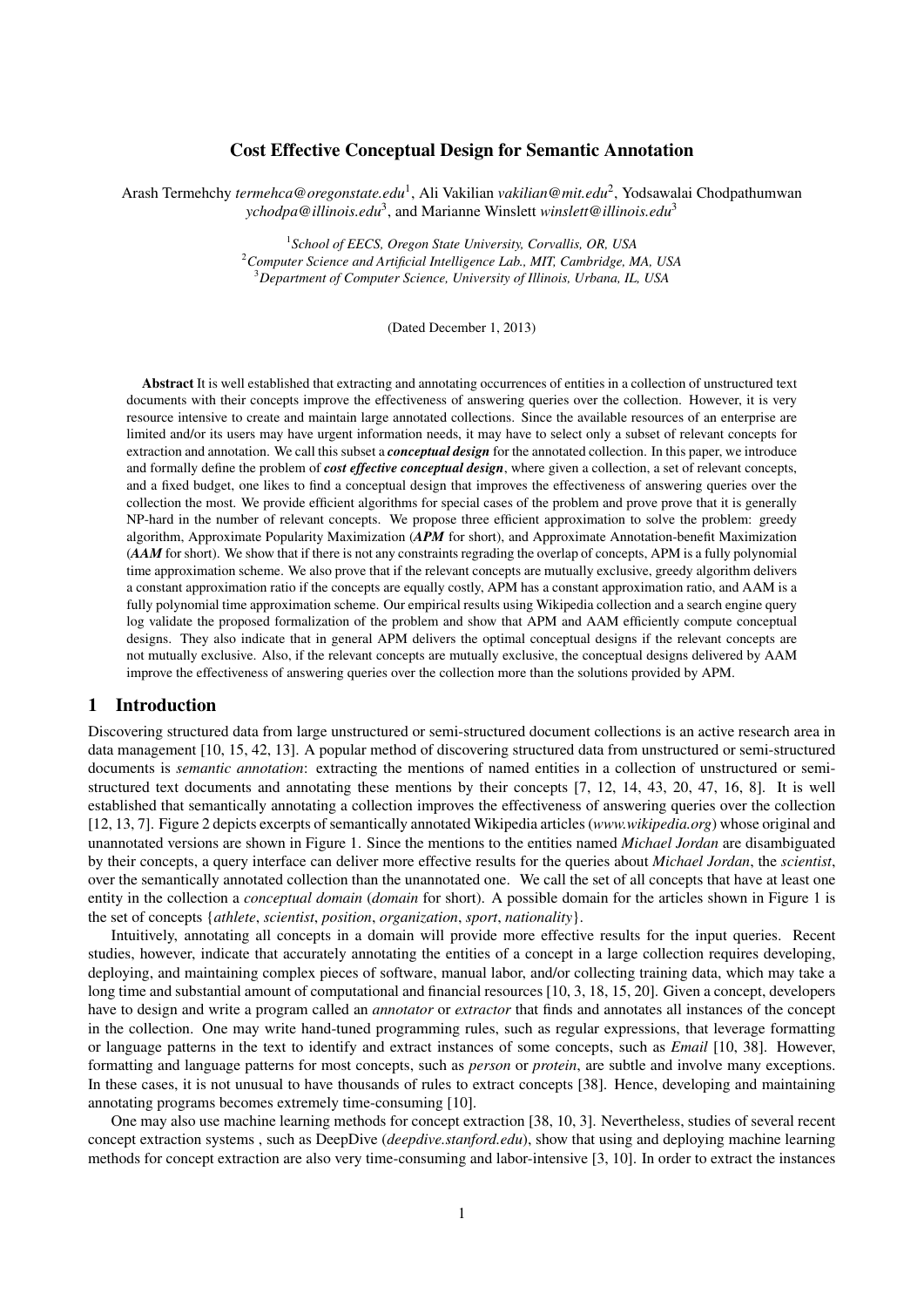```
<article>
... Michael Jeffrey Jordan is a former American professional basketball player ...
</article>
<article>
 ... Michael Jordan is a full professor at the University of California, Berkeley ...
</article>
<article>
  ... All six championship teams of Chicago Bulls were led by Michael Jordan and Scottie
 Pippen ...
</article>
```
Figure 1: Wikipedia article excerpts

| $\langle$ article $\rangle$                                                            |
|----------------------------------------------------------------------------------------|
| <athlete> Michael Jeffrey Jordan</athlete> is a former                                 |
| <nationality> American </nationality> professional basketball player                   |
| $\langle$ article $\rangle$                                                            |
| $\langle$ article $\rangle$                                                            |
| <scientist> Michael I. Jordan </scientist> is a full professor at the                  |
| <organization> University of California, Berkeley </organization>                      |
| $\langle$ article $\rangle$                                                            |
| $\langle$ article $\rangle$                                                            |
| All six championship teams of <organization> Chicago Bulls </organization> were led by |
| <athlete> Michael Jordan </athlete> and <athlete> Scottie Pippen </athlete>            |
| $\langle$ article $\rangle$                                                            |

Figure 2: Semantically annotated Wikipedia article excerpts

of a concept, developers have to first inspect the data set and identify a set of clues, called *features*, which indicate if some terms in a document refer to an instance of the concept. For instance, the occurrence of word *said* in a sentence may suggest that the subject of the sentence refers to an instance of concept *person*. Then, developers have to write programs to extract these features from the documents. Each concept extractor may use hundreds of features [3, 38]. These efforts are more costly for concepts that are defined in specific domains, such as geology and medicine, as they require extensive collaborations between developers and scarce domain experts. As communication between developers and domain experts is often ineffective, developers may have to spend a great deal of time and sift through the data to find the relevant features [3].

After finding candidate features, developers have to perform *feature selection*: they have to analyze available features, remove some of them, e.g., those that are highly correlated, and select a subset of features that predict the instances of the concept accurately [3, 38]. Developers iterate the steps of finding, extracting, and revising features and testing the annotation program several times in order to create an annotation program with a reasonable accuracy [3, 15]. Finally, since annotation modules need to perform complex text analysis, it may take days or weeks, plus a great deal of computational resources, to execute them over a large collection [30, 44, 2]. Thus, users have to wait a long time for the development and execution of extraction programs before they have a fully annotated collection.

Since the structure and content of documents in many domains evolve over time, the annotation programs should be regularly rewritten and rerun to create an updated annotated collection [25, 18, 35, 9]. A recent study from Yahoo! Research indicates that the average lifetime of most extractors is about two months [25]. Hence, users have to wait a long time for annotation programs to be rewritten and rerun in order to pose their queries over an updated and fully annotated collection [44, 18, 9].

The long delays to create and update fully annotated collections are well recognized as an issue in concept extraction [44, 25, 18, 15]. They are particularly problematic in domains with *urgent* information needs [30, 44, 18]. For example, an FBI agent who needs to query the evolving content of Web sites and social media pages to find and respond to new activities in human trafficking; a stock analyst who has to respond to the changes in stock market in a timely fashion, or an epidemiologist who must act quickly to control the spread of an infectious disease cannot afford to wait for all annotation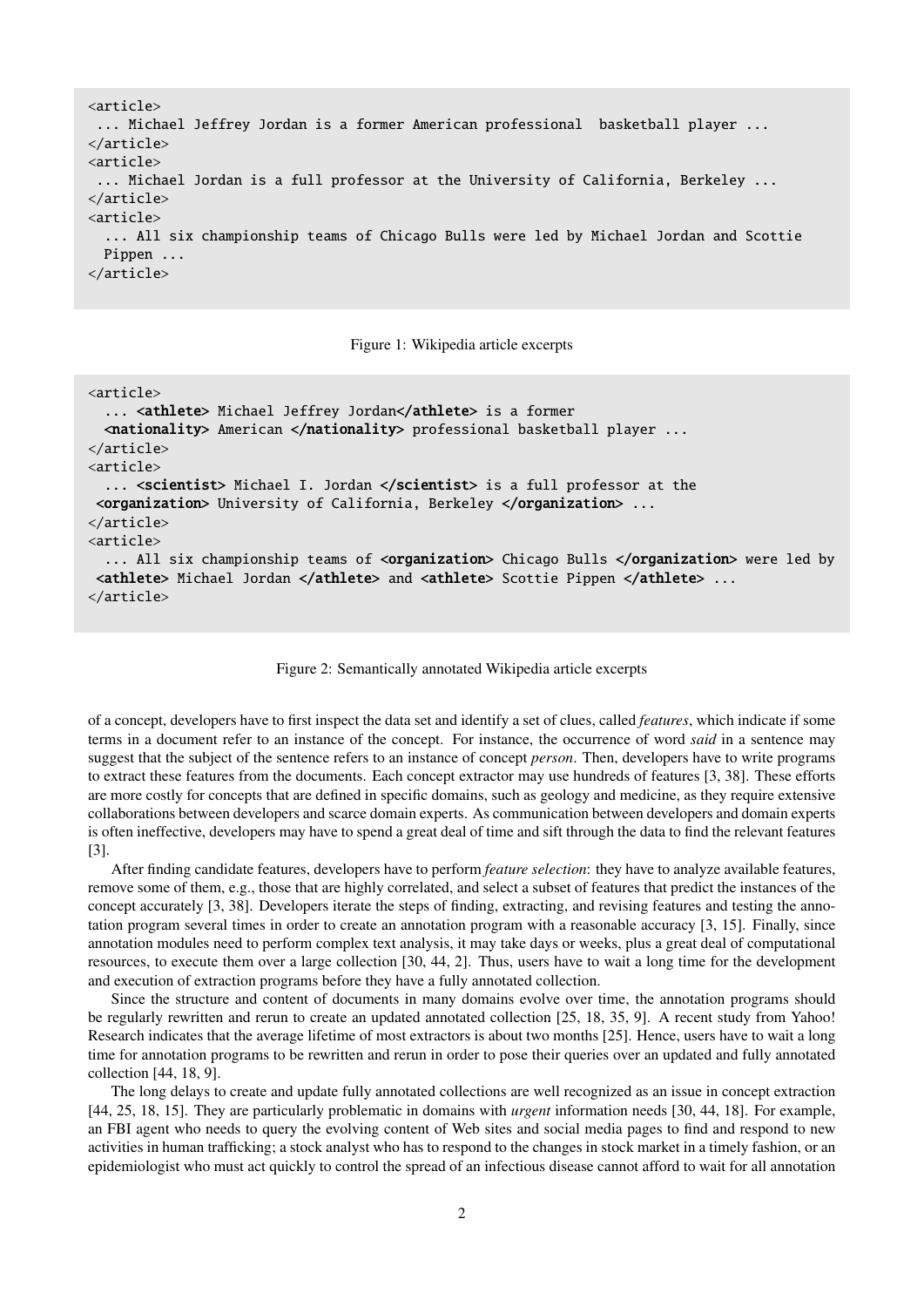programs to be (re-)written and (re-)executed [44].

Therefore, an enterprise may decide to select only a subset of the concepts in the domain for annotation or reannotation, to provide a partially annotated collection relatively quickly. Users can pose their queries over the partially annotated collection and get reasonably effective answers. Moreover, since the available financial or computational resources of most enterprises are limited, they may not be able to hire sufficient number of machine learning experts and acquire computational resources to (re-)write and (re-)execute the annotation programs for all concepts in their domains and select subsets of these domains for annotation. We call this subset of concepts a *conceptual design* (*design* for short) for the annotated collection.

Clearly, an enterprise wants to find a design whose required time (or resources) for annotation does not exceed its limit on turnaround time (or budget) and most improves the effectiveness of answering queries over the annotated collection. Each concept may require different amounts of time and resources for annotating its entities in a collection. For instance, an enterprise may use a freely available and relatively simple annotation program from OpenNLP (*opennlp.apache.org*) to discover the entities of concept *Email*, purchase and deploy a more sophisticated annotation programs from companies, such as *ontotext.com*, to annotated instances of concept *position*, or develop and deploy in-house annotators to identify entities of more domain specific concepts, such as *athlete*. The latter annotators may require more financial resources and/or time to develop and execute than the former one. This scenario suggests a novel conceptual design problem: given a domain and a document collection, we want to find a design for the collection that improves the overall effectiveness of answers to input queries the most, while its annotation costs do not exceed a given budget.

Although building and maintaining annotation modules are among the most expensive stages of managing an annotated collection, to the best of our knowledge, the choice of a cost effective design for a collection is generally guided only by intuition and has not been studied before. One cannot address this problem by conceptual or logical design guidelines in classic database literature, as they neither consider the cost of creating or maintaining a concept nor the impact of having a concept in the design on the degree of effectiveness of answering queries [22]. In this paper, we introduce and formalize the problem of *cost effective conceptual design* for semantic annotation. Our formal treatment paves the way for systematic analysis of the problem and shows that intuitively appealing heuristics such as choosing the relatively less costly concepts and/or the ones that appear most often in queries are not generally optimal, even for the cases where all annotators have equal costs. We prove the problem to be generally NP-hard in the number of concepts in the domain and provide efficient algorithms with provably bounded or sufficiently small worst-case approximation ratios to solve the problem. Our extensive experiments using a large scale real-world document collection, queries from a search engine query log, and real-world conceptual domains show that our algorithms efficiently select designs that provide effectiveness close to that of the optimal design for queries. In summary, we make the following contributions:

- We formally analyze the impact of possibly inaccurate annotation of a concept in a collection on the effectiveness of answering queries over the collection. We quantify this impact using a function called Annotation Benefit for two categories of real-world domains: the ones with mutually exclusive concepts and the ones that do not have any constraints regrading the overlap of concepts.
- We introduce and formally define the problem of cost effective conceptual design for semantic annotation as maximizing the value of the Annotation Benefit function over a set of concepts in a domain given a limited time or budget. We propose efficient exact algorithms for some interesting special cases of the problem. We prove that the problem over both categories of domains is generally NP-hard in the number of concepts in the domain.
- We propose three efficient approximation algorithms for the problem: greedy algorithm, Approximate Popularity Maximization (*APM* for short) algorithm, and and Approximate Annotation Benefit Maximization (*AAM* for short) algorithm. We prove that the designs returned by the greedy algorithm improve the effectiveness of answering queries almost as much as the optimal design if the concepts are mutually exclusive and have equal costs. We also prove that the designs returned by APM improve the effectiveness of answering queries by at most a constant factor less than the optimal design and AAM algorithm is a fully polynomial time approximation scheme in mutually exclusive domains: the effectiveness improvement achieved by its designs will get sufficiently close to the improvement achieved by optimal designs given sufficient running time. We also show that APM is a fully polynomial time approximation scheme for the domains without any constraint regarding the overlap of concepts.
- Our extensive experiments over the collection of Wikipedia articles, concepts from YAGO ontology [43], and queries from the MSN query log [17] show that the Annotation Benefit formula accurately quantifies the impact of a design on the amount of improvement in the effectiveness of answering queries over the annotated collection for both categories of domains.
- Our empirical results indicate that APM finds the optimal designs for most cases where the domain does not have any constraint regrading the overlap of its concepts. They also show that the designs delivered by the AAM algorithm improve the effectiveness of answering queries more than the APM algorithm across domains with mutually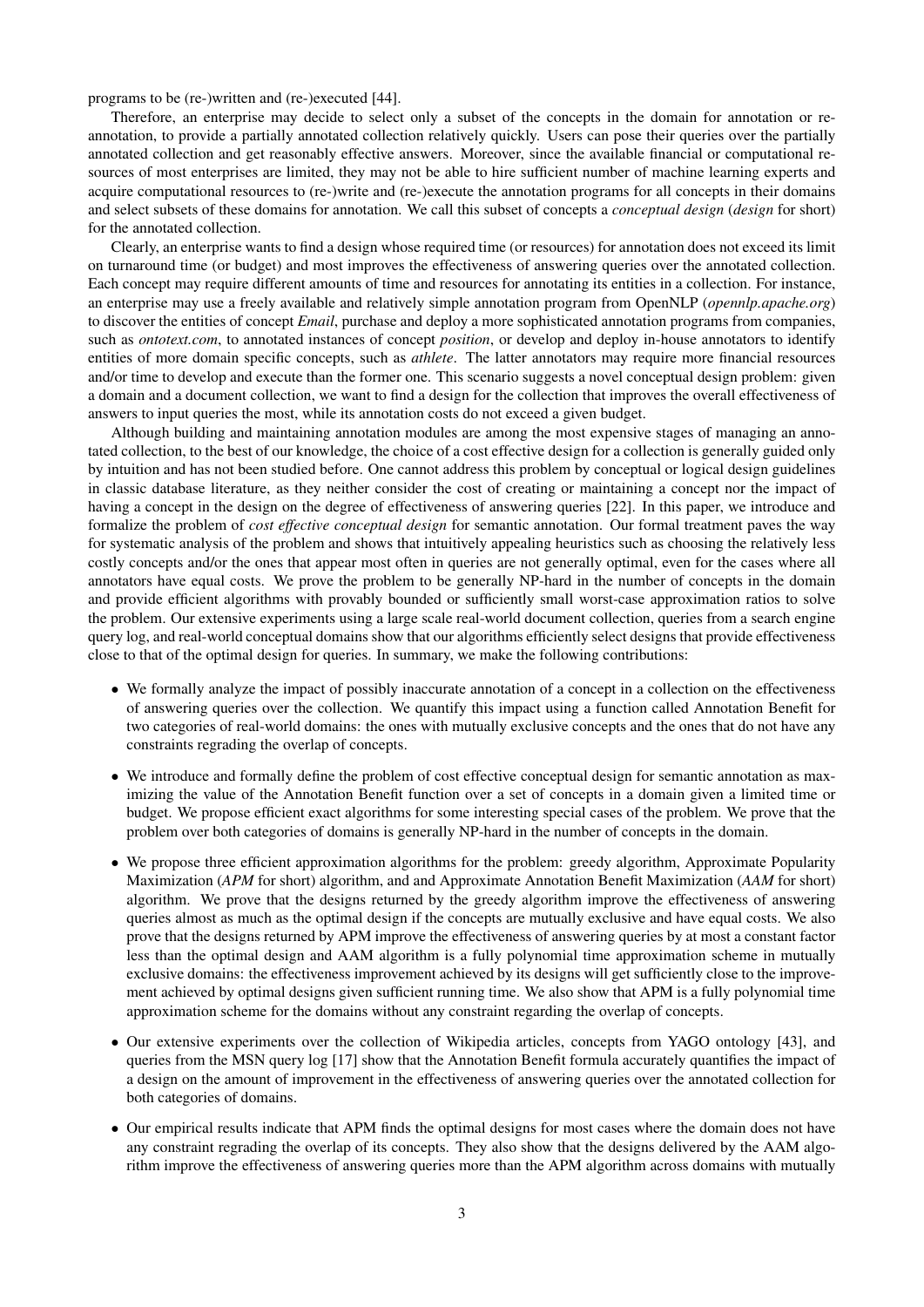exclusive concepts. We evaluate the scalability of APM and AAM and show that both algorithms can find designs that improve the effectiveness of answering queries in reasonable amount of times and with modest memory overheads for a preprocessing task.

• Because the complete information about the values of input parameters for AAM may not be available at design time, we explore the sensitivity of this algorithm to the errors in estimating its input parameters and show that when using the input parameters computed over a small sample of the collection, AAM still returns designs that are generally more effective than the ones returned by APM over domains with mutually exclusive concepts.

This paper is organized as follows. Section 2 reviews the related works. Section 3 describes the basic definitions. Section 4 quantifies the impact of a design on the improvement in the effectiveness of answering queries over a collection annotated by the design. Section 5 introduces the problem of cost effective conceptual design and explores its hardness. Section 6 proposes efficient approximation algorithms for the problem and explores their worst-case approximation ratios. Section 7 contains the empirical results about the accuracy of the Annotation Benefit function and the average approximation ratios of the algorithms and Section 8 concludes the paper.

### 2 Related Work

Conceptual design is a topic of research in data management [22]. Our work extends this line of research by introducing and exploring the ability of a conceptual design in effectively answering input queries and its cost-effectiveness.

There is a large body of work on building programs that extract entities that belong to a given concept, and systems that manage the extracted data [12, 13, 10, 7, 14, 8, 42, 15, 13, 3, 9, 23]. We build on this work by offering a new pre-processing design phase that can be followed by and coupled with any of these previously proposed approaches.

As developing concept extraction programs are very time consuming, researchers have proposed frameworks for iterative development of these programs so that developers can check the accuracy of a concept extraction program in each iteration of its development and stop if the program delivers the desired level of accuracy [44, 3]. Our work is orthogonal to these efforts and focuses on selecting the concepts, for which one will (re-)write an extraction program.

In order to address the long delays in concept and relation extractions, researchers have proposed several techniques to optimize the execution time of SQL queries over existing databases whose information comes from concept and relation extraction programs [29, 30, 27, 2, 31, 15, 45, 18]. Similar systems optimize the use of information extraction programs to add missing data values to an existing database [32]. These techniques generally improve execution time or storage capacity by processing only the "promising" documents in the collection that contain the information about the database relations instead of the whole collection. Our work differs in addressing the issues raised at design time rather than query time. We also consider ranking queries as opposed to SQL queries. Our model covers other types of costs in annotation in addition to running-time and storage space. Moreover, we explore using both structured data (i.e. annotated documents) and unstructured data (i.e. unannotated documents) in effectively answering queries.

Researchers have proposed methods to discover the schema of the noisy output of information extraction modules [6]. Our work, however, finds the set of concepts that worth extracting and annotating, given their costs of annotation.

Researchers have empirically shown that annotating all concepts in domain using sufficiently precise annotators improves the effectiveness of answering queries [11, 41, 36, 46]. We extend this line of work by considering the cost of building concept annotators, providing a formal analysis of the impact of concept annotation on the improvement in the effectiveness of answering queries, and proposing systematic methods to select concepts for annotation given a fixed budget.

Estimating the cost of developing and maintaining a piece of software is well studied in the software engineering literature [5]. In this paper, we do not estimate the cost of annotation programs, but given estimations for their costs, we find a conceptual design that maximizes the effectiveness of answering queries.

### 3 Basic Definitions

Similar to previous work, we refrain from rigorously defining the notions of concepts and entities [13]. Each concept is a set of named entities (entities for short). Some examples of concepts are *person*, *location*, and *organization*. *Abraham Lincoln* is an entity of concept *person* and *Lincoln Square* is an entity of concept *location*. There may be several mentions of an entity in a collection. For example, *Michael Jeffrey Jordan* and *Michael Jordan* refer to the famous athlete in the collection shown in Figure 2. We call these mentions, *instances* of the entity and for brevity also the instances of its concept (*athlete*).

A domain may contain some constraints on the relationship between its concepts [1]. Concepts  $C_1$  and  $C_2$  are *mutually exclusive* if and only if no entity belongs to both  $C_1$  and  $C_2$ . For instance, concepts *person* and *location* are *mutually exclusive*, as no entity is both a person and a location. Our study of real world ontologies, such as DBPedia (*wiki.dbpedia.org/Ontology*), Schema.org (*schema.org*), and YAGO indicates that mutually exclusive concepts appear frequently in these ontologies. For example, in Schema.org each entity should belong to only one of the concepts of *Action*, *BroadcastService*, *Class*, *CreativeWork*, *Event*, *Intangible*, *MedicalEntity*, *Organization*, *Person*, *Place*, *Product*,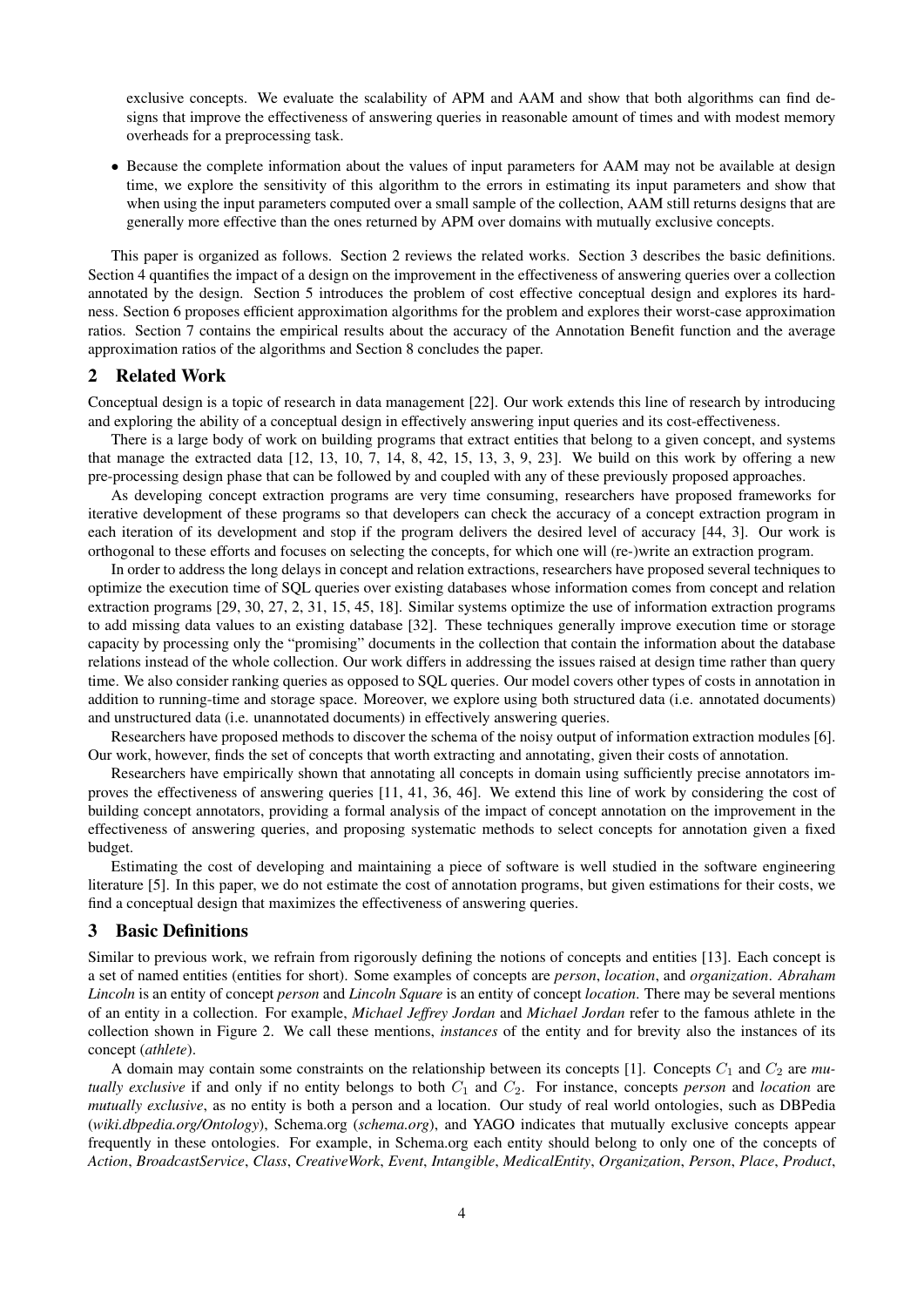and *Property*, which are mutually exclusive. As another example, in DBPedia different types of organizations, places, events, devices, and creative works are described by mutually exclusive concepts. Mutually exclusive concepts are also easier to annotate via learning based methods, as one can use the positive training examples of one concept as negative training examples for other concepts [40]. When this constraint is available in the domain, we exploit it to find the cost effective conceptual designs. Concepts in a domain may have other types of relationships such as a subclass/superclass relationship (e.g. person and scientist). Analyzing and solving the problem of cost-effective conceptual design for concepts with other types of relations is a larger undertaking and provides interesting subjects for future work.

The function  $w_{CO}$  maps each concept to a real number that reflects the amount of resources used to annotate instances of concept  $C$  over collection  $CO$ . When the collection is clear from the context, we simply denote the cost function as w. The resources required for concept annotation may include the amount of time, money, or manual labor spent on developing, training, or maintaining an annotator for  $C$ , or the computational resources and time to run the annotator over the collection. For example, an enterprise may use the amount of money need to purchase annotators from other companies (e.g. *ontotext.com*) as a cost function. It may also predict the cost of annotator programs that are developed in house using current techniques for predicting costs of software development and maintenance [5]. Researchers have developed effective methods to estimate the execution times of concept extractors [30] In the absence of any evidence, one may assume that all concepts require equal amount of resources for annotation. As we shown in Section 5, it is still challenging to find cost effective designs in this setting.

We assume that annotating certain concepts does not impact the cost and accuracies of other concepts in the collection. The costs of (re-)writing, (re-)running, and maintaining an extractor for a concept are still considerable in most cases after coupling its extraction with other related concepts. For example, programmers have to find, extract, and select a great deal of relevant features for each concept separately, run its extraction programs, and re-write and/or re-run it as the underlying collection evolves. The problem becomes extremely complex to express and solve without this assumption.

Extracted entities can be represented and stored in a variety of data formats, such as XML files [12] or annotation stores [33, 19]. Our framework and algorithms are oblivious to the ways the annotated documents are stored.

In this paper, we consider queries that seek information about named entities [12, 7, 11]. Each query  $Q : (C, T)$ consists of the concept of the referred-to entity  $C$  and a set of keywords  $T$ , which describe the referred entity. Some examples of queries are *(person, { Jordan })* or *(location, { Jordan attractions })*. This type of query has been widely used to search annotated collections [12, 24, 7, 39].

Empirical studies on real world query logs indicate that the majority of entity centric queries refer to a single entity [41]. Since this paper is the starting effort to address the problem of cost effective conceptual design, it is reasonable to start with the aforementioned class of queries. Considering more complex queries that seek information about relationships between several entities requires more sophisticated models and algorithms, and therefore, it will require a series of papers and is an interesting topic for future work.

### 4 The Benefit of a Conceptual Design

#### 4.1 Objective Function

Let S be the design of annotated collection CO and Q be a set of queries over CO. We would like to quantify the degree by which S improves the effectiveness of answering queries in Q over  $CO$ . The value of this function should be larger for the designs that help the query interface to answer a larger number of queries in  $Q$  more effectively. It has been shown that most information needs over annotated collections are precision-oriented [14, 12]. Thus, we choose the standard metric of *precision at* k (p@k for short) to measure the effectiveness of answering queries over an annotated collection [37]. The value of  $p@k$  for a query is the ratio of the number of relevant answers in the top k returned answers for the query, divided by k. Precision at k has also a simpler form than other precision oriented metrics, such as Mean Reciprocal Rank (MRR) or Normalized Discounted Cumulative Gain (NDCG), thus, it is easier to optimize [37]. We average the values of  $p@k$ over queries in Q to measure the amount of effectiveness in answering queries in Q.

#### 4.2 Effectiveness Improvement for Queries of Annotated Concepts

Let  $Q : (C, T)$  be a query in Q. If C is annotated, i.e.  $C \in S$ , the query interface will find and return only the documents that contain information about entities in C. It will then rank them according to its ranking function, such as the traditional TF-IDF scoring methods or learning to rank techniques [37]. Our model is orthogonal to the method used to rank the candidate answers. Annotating  $C$  in  $CO$  will help the query interface avoid non-relevant results that otherwise may have been placed in the top k answers for Q. We call the fraction of queries in Q whose concept is C the *popularity* of C in Q. Let  $u_Q$  be the function that maps concept C to its popularity in Q. When Q is clear from the context, we simply use u instead of  $u<sub>Q</sub>$ . The portion of queries for which the query interface returns only the documents about entities in their desired concepts is  $\sum_{C \in \mathcal{S}} u(C)$ . Given all other conditions are the same, the larger the value of  $\sum_{C \in \mathcal{S}} u(C)$ is, the more likely it is that the query interface will achieve a larger  $p@k$  value over queries in  $Q$ . Hence, we may use  $\sum_{C \in \mathcal{S}} u(C)$  to compare the degrees of improvement in the value of  $p@k$  over queries in  $\mathcal Q$  achieved by various designs.

Annotators, however, may make mistakes in identifying the correct concepts for occurrences of entities in a collection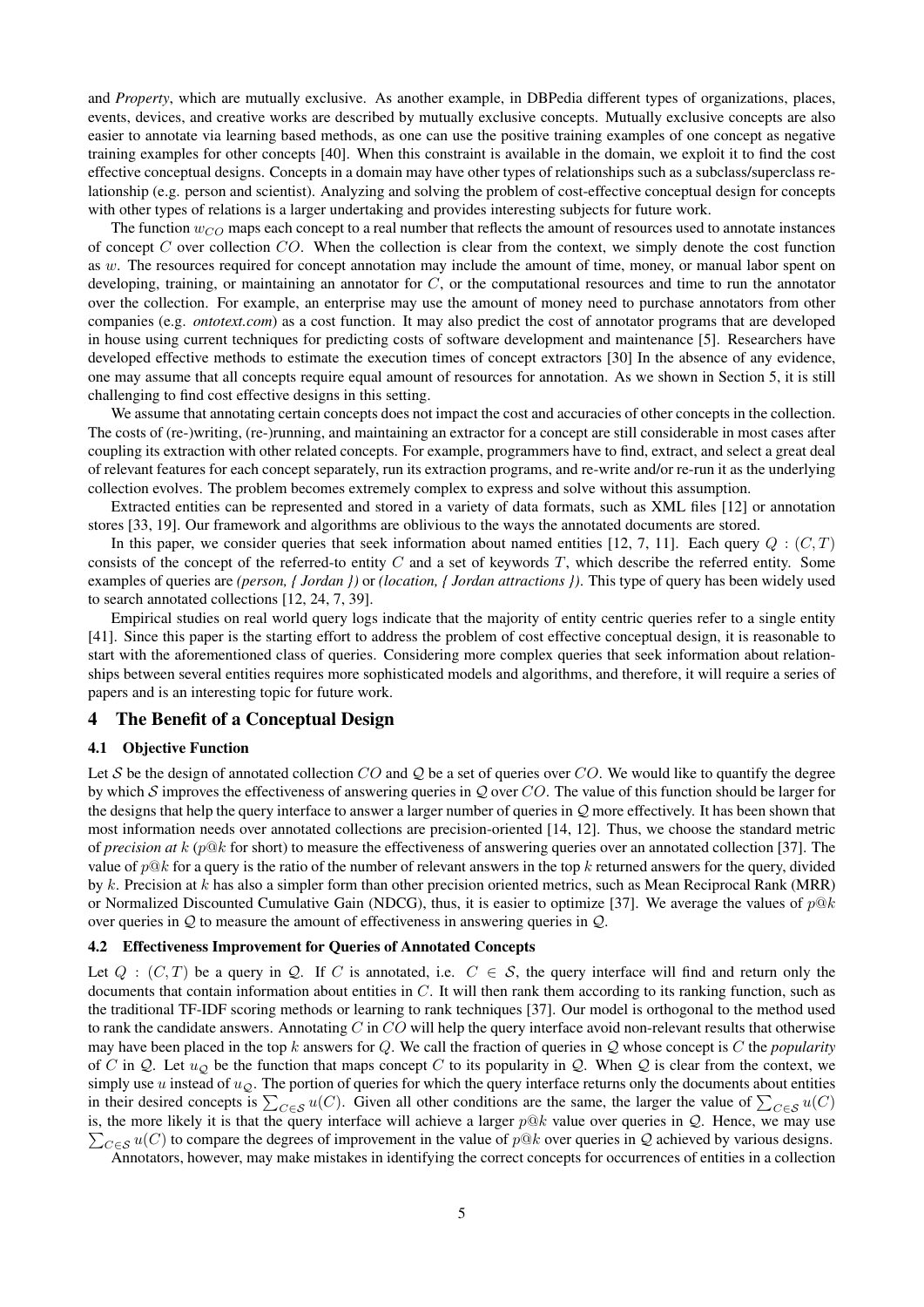[12]. An annotator may annotate some appearances of entities from concepts other than  $C$  as the occurrences of entities in C. For instance, the annotator of concept *person* may annotate *Lincoln Building* as a person. The *accuracy* of annotating concept C over CO is the number of correct annotations of C divided by the number of all annotations of C in CO. We denote the accuracy of annotating C over CO as  $pr_{CO}(C)$ . When CO is clear from the context, we show  $pr_{CO}(C)$  as pr(C). Given query Q :  $(C, T)$  and  $C \in S$ , it is reasonable to assume that  $1 - pr(C)$  of the top k results may contain information about entities that do not belong to  $C$ . Hence, we should refine our estimate to:

$$
\sum_{C \in \mathcal{S}} u(C) \text{pr}(C) \tag{1}
$$

in order to reward the designs whose concepts are annotated more accurately.

### 4.3 Effectiveness Improvement for Queries of Unannotated Concepts

Given query  $Q : (C, T) \in \mathcal{Q}$ , if  $C \notin \mathcal{S}$ , there is insufficient meta-data information in the collection for the query interface to identify the occurrences of the entities in  $C$ . Therefore, it may view the concept name  $C$  and the keywords in  $T$  as a bag of words and use some document ranking function to return the top k answers for  $Q$ . We like to estimate the fraction of the results for Q that contain a matching entity in concept C. Given all other conditions are the same, the larger this fraction is, the more likely it is that the query interface delivers more relevant answers, and therefore, a larger  $p@k$  value for Q. Based on the available constraints on the relations between concepts in the domain, we provide two different estimations of the fraction of the results for Q that contain a matching entity in concept C.

Domains with mutually exclusive concepts: If the concepts in the domain are mutually exclusive, the annotated concepts may help the query interface to eliminate some non-relevant answers from its results for Q. For example, assume that the instances of concept *location* are annotated and the instances of concept *person* are not annotated in the collection. As these concepts are mutually exclusive, given query *(person, { Jordan })*, query interface can ignore matching instances like *Jordan River* for this query. Because text documents are coherent, they do not usually contain information about entities with similar or the same name but from mutually exclusive concepts. For instance, it is unlikely to find a document that contains information about both *Jaguar*, the vehicle, and *Jaguar*, the animal. Hence, the query interface can eliminate the candidate answers for Q whose matched terms are annotated by concepts other than the concept of Q. By removing these non-relevant answers from its ranked list, the query interface may improve the value of  $p@k$  for  $Q$ .

In order to compute the fraction of candidate answers for  $Q$  whose matching instances belong to  $C$ , we have to first calculate the fraction of candidate answers that survive the elimination. This ratio, however, may vary across different queries in Q as some queries may have more candidate answers with matched annotated instances from concepts in  $S$  than others. Estimating this ratio per query is generally hard as it may require estimating and computing model parameters per query. Particularly, detailed information about queries in a query workload such as their candidate answers may not be always available. Hence, in order to have an estimation which can be efficiently and effectively computed over a large number of queries, we assume that all queries in  $Q$  have equal ratios of candidate answers that contain matched instances of a certain concept in the domain. We, further, estimate this ratio for the concept by the fraction of documents in the collection that contain instances of the concept. Our empirical results using queries from a real world search engine query log and collection, which are reported in Section 7, show that in spite of these simplifying assumptions, our model effectively estimates the degrees of improvement achieved by various designs for a collection.

Let  $d_{CO}(E)$  denote the fraction of documents that contain instances of concept E in collection CO. These instances may or may not be annotated depending on whether  $E \in \mathcal{S}$ . We call  $d_{CO}(E)$  the *frequency* of E over CO. When CO is clear from the context, we denote the frequency of E as  $d(E)$ . Given design S for collection CO, we want to compute the fraction of the candidate answers for query  $Q : (C, T)$  that contain a matching instance of concepts  $E \notin S$ . In order to simplify our model, we estimate this fraction as  $\sum_{E \notin S} d(E)$ . Our experimental results in Section 7.2 indicate that in spite of this simplification, our objective function effectively captures the degree of improvement delivered by a conceptual design over a collection. This portion of answers will stay in the list of results for Q after the query interface eliminates all candidate answers with matching instances from concepts in  $S$ . Hence, the fraction of the candidate answers that contain a matching instance of concept C in the list of answers for a query in Q is  $\frac{d(C)}{\sum_{F \in S} d(G)}$  $\frac{a(C)}{E \notin \mathcal{S}} \frac{d(E)}{d(E)}$ . Using this estimation and equation 1, we formally define the function that estimates the likelihood of improvement for the value of  $p@k$  for both queries that belong and queries that do not belong to the conceptual design in a query workload over a collection that is annotated by concepts in design S.

**Definition 4.1.** *Given domain* C *with mutually exclusive concepts, query workload*  $Q$ *, and conceptual design*  $S \subseteq C$ *, the annotation benefit of* S *is:*

$$
AB(S) = \sum_{C \in S} u(C) \text{pr}(C) + \sum_{C \notin S} u(C) \frac{d(C)}{\sum_{E \notin S} d(E)}.
$$
 (2)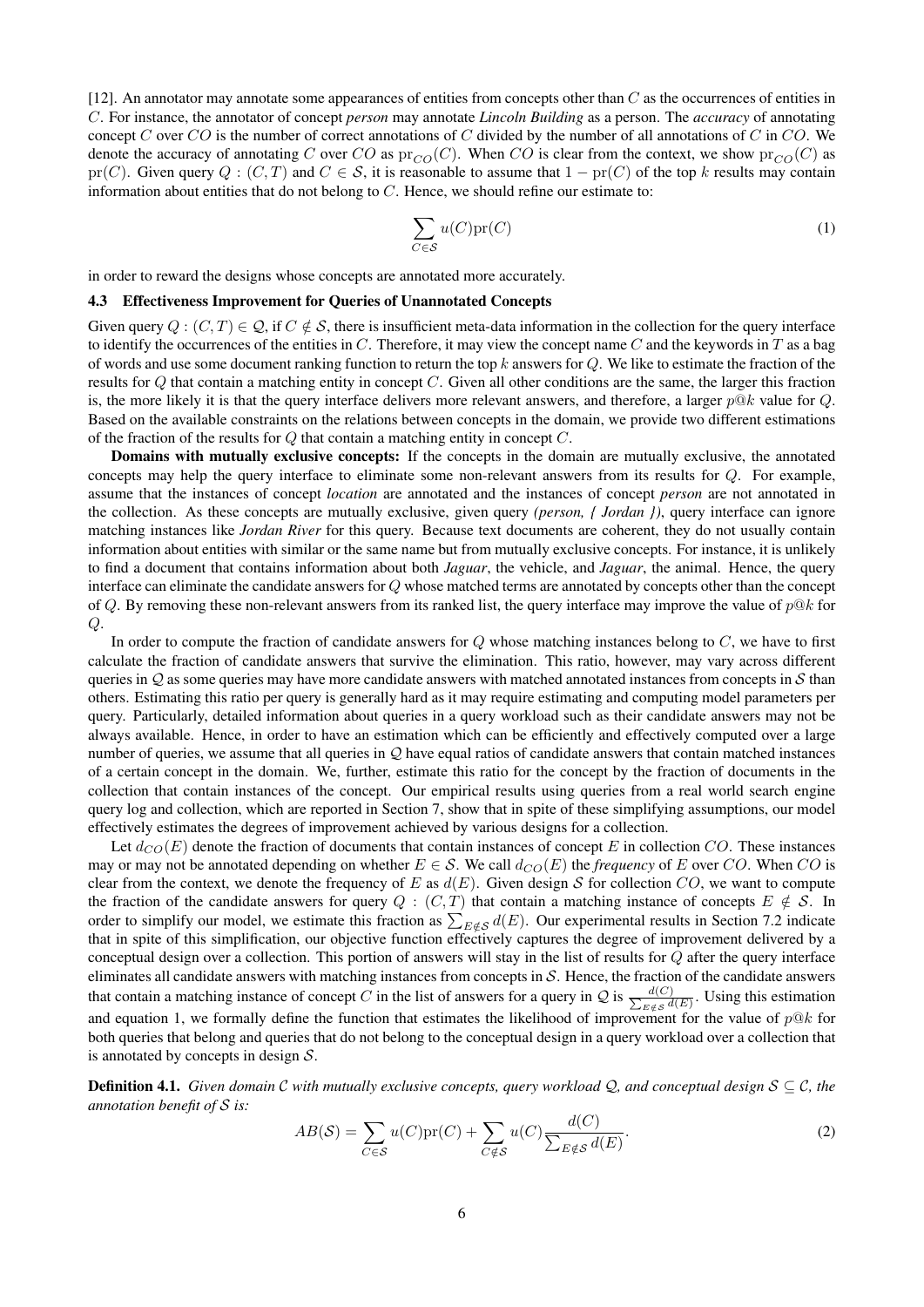Overall, the annotation benefit estimates the likelihood in improving users' satisfaction by answering queries more precisely. The larger the value of the annotation benefit is for design S over collection  $CO$ , the more likely it is that Q will have a larger average  $p@k$  over the version of  $CO$  annotated by concepts in S.

The first term of the annotation benefit in equation 4.1 reflects the portion of queries for which the query interface returns only the candidate answers with instances matching to the concept of the query. It is larger for the concepts that are more frequently used in queries. For example, let a domain contain concepts  $C_1$ ,  $C_2$ , and  $C_3$  where the instances of  $C_1$ appear in 90% of queries and 1% of documents, the instances of  $C_2$  occur in 1% of queries and 90% of documents, and the instances of  $C_3$  appear in 9% of queries and 9% of documents. If all annotators have perfect accuracies (i.e.  $pr(C) = 1$ ,  $C \in \{C_1, C_2, C_3\}$ , we have  $\sum_{C \in \{C_1\}} u(C) > \sum_{C \in \{C_2\}} u(C)$ . Although  $C_1$  appears in only 1% of documents, it is used in 90% of queries. Hence, it is more likely that the query interface will answer the input queries more effectively if we annotate the instances of  $C_1$  rather than  $C_2$  in the collection.

The second term represents the impact of annotating the concepts in  $S$  on the likelihood of improving the precision of answering queries whose concepts are not in S. Given that the concept of a query does not belong to S, the more frequent the concepts in  $S$  in the collection are, the more non-relevant answers the query interface can eliminate.

Domains without constraints regarding the overlap of concepts: If there is not any constraint on the relations between concepts in the domain, e.g. whether they are mutually exclusive or superclass/subclass, the query interface has to examine all documents in the collection to answer Q. For example, assume that a domain contains concepts *actress* and *director* and the entities of *actress* are annotated in the collection. Given query *(director, { Rossellini })*, the query interface cannot filter out its matching instances from concept *actress* like *Isabella Rossellini* because concepts *actress* and *director* are not mutually exclusive. Thus, if the instances of concept C are not annotated,  $C \notin S$ , the fraction of candidate answers of  $Q : (C, T)$  that contain a matching instance of concepts C is  $d(C)$ . Using equation 1, we formally define the function that estimates the likelihood of improvement for the value of  $p@k$  for all queries in a query workload over a collection that is annotated by concepts in design  $S$  over domains without any constraint.

Definition 4.2. *Given domain* C *without any constraint, query workload* Q*, and conceptual design* S ⊆ C*, the annotation benefit of* S *is:*

$$
AB(S) = \sum_{C \in S} u(C)pr(C) + \sum_{C \notin S} u(C)d(C).
$$
 (3)

Similar to the formula for annotation benefit in equation 2, the first term of the annotation benefit in equation 3 reflects the group of queries for which the query interface returns only the candidate answers with instances matching to their concepts. The second term of the annotation benefit in equation 3, however, is different from the second term in equation 2 and represents the impact of the frequency of a concept that is not in  $S$  on the likelihood of the precisions of its queries.

Some domains may contain a mix of mutually exclusive and overlapping concepts. Analyzing and solving the problem of cost-effective conceptual design for such domains is a larger undertaking, which requires more space than one paper and provides an interesting subject for future work.

#### 4.4 Estimating The Input Parameters

According to Definitions 4.1 and 3, we need popularities, frequencies, and accuracies of annotation for each concept in a domain, in order to compute the Annotation Benefit of a design over the domain. These values, however, are not usually available before annotating the instances of concepts in the collection. Similar issues arise in database query optimization, where the complete information about running times of operators in a query are not available before running the query [22].

Our empirical results indicate that it is sufficient to compute popularities, frequencies, and accuracies of annotating concepts over only a sample of query workload or collection (e.g. 384 out of about 1 million documents) in order to effectively estimate the values of Annotation Benefit function for designs in a domain. The enterprise may use methods such as crowd sourcing to compute the popularities and frequencies of concepts over such small samples. These annotated documents may be also used as training data for the annotation program of the concept if it is selected for annotation. In some settings, a sample workload of queries with their concepts is not available, i.e. we may have access only to pure keyword queries. The enterprise can use the click-through information of sample queries to effectively find their associated concepts [4].

An enterprise may use the Annotation Benefit function to choose the concepts for which it should develop annotation programs, therefore, it may not know the accuracies of the annotation programs in design time. Because one has to spend more time and resources to develop a more accurate annotator, the accuracy of annotating a concept somewhat represents the cost of developing its annotation program. Hence, the enterprise may set the accuracy of annotating a concept to a reasonable value that can be achieved using its associated cost. It may also compute and compare the values of Annotation Benefit for designs across multiple assignments of costs and accuracies of annotating concepts in the domain.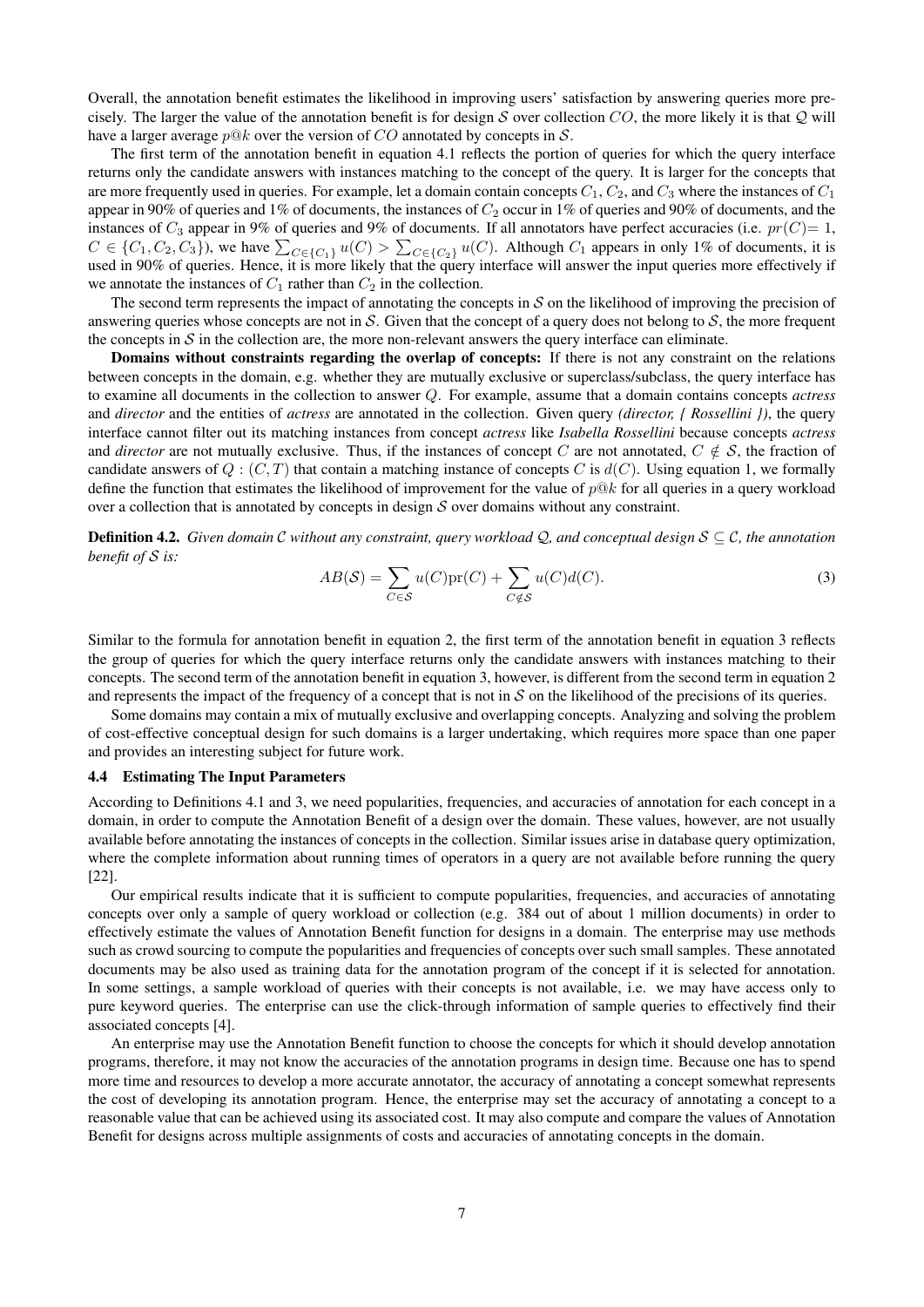# 5 The Cost Effective Conceptual Design Problem

Since the resources available to develop, maintain, and execute concept annotators are limited, our goal is to find a conceptual design  $S$  such that annotating the concepts in  $S$  in the queries and collection maximizes the annotation benefit. For each concept  $C \in \mathcal{C}$ , we define the cost of annotation to reflect the amount of resources required to annotate instances of the concept  $C$  in the collection. Let  $B$  denote the amount of resources available to perform the annotation. Annotating a set of concepts S is feasible if  $\sum_{C \in \mathcal{S}} w(C) \leq B$ . We formally define the annotation benefit problem as follows.

Problem 5.1. *Given a domain* C*, the goal of the* COST EFFECTIVE CONCEPTUAL DESIGN *problem is to construct a conceptual design* S *that maximizes the annotation benefit* (*AB*) while satisfying the constraint  $w(S) \leq B$ .

In the case of domains with no constraints, we can rewrite the annotation benefit function as follows.

$$
AB(S) = \sum_{C \in S} u(C)pr(C) + \sum_{C \notin S} u(C)d(C)
$$
  
= 
$$
\sum_{C \in S} u(C)(pr(C) - d(C))
$$
  
+ 
$$
\sum_{C \in C} u(C)d(C).
$$

where the term  $\sum_{C \in \mathcal{C}} u(C) d(C)$  is independent of S. Since concept annotation is an informative process, i.e. it annotates concepts more effectively than a random algorithm, we have  $pr(C) - d(C) > 0$ . Thus, the optimization problem in this setting is following.

$$
\max \quad \sum_{C \in \mathcal{S}} u(C)(\text{pr}(C) - d(C)), \text{ s.t.} \sum_{C \in \mathcal{S}} w(C) \leq B
$$

Provided that we have n concepts in our domain, the COST EFFECTIVE CONCEPTUAL DESIGN problem over domains with no constraints is essentially the same as the 0-1 KNAPSACK problem with  $n$  objects, where the value of each object  $O_C$  is  $u(C)(pr(C) - d(C))$  and its weight is  $w(C)$ . Since 0-1 KNAPSACK problem is NP-hard, the COST EFFECTIVE CONCEPTUAL DESIGN problem over domains with no constraints is also NP-hard.

Next, we prove that the COST EFFECTIVE CONCEPTUAL DESIGN problem is NP-hard for domains with mutually exclusive concepts by a reduction from the following NP-hard variant of the PARTITION problem [34].

**Problem 5.2.** Let  $A = \{a_1, ..., a_{2m}\}$  be a set of  $2m$  positive integers that sum up to  $2A$ , such that for each  $a \in A$ ,  $\frac{A}{m+1} < a < \frac{A}{m-1}$ . The goal is to decide whether there exists a set  $\mathcal{I} \subset A$  such that  $\sum_{a$ 

Theorem 5.3. *Problem 5.2 polynomially reduces to the* COST EFFECTIVE CONCEPTUAL DESIGN *problem over a domain with mutually exclusive concepts.*

*Proof.* Given an instance of problem 5.2, we construct an instance of the COST EFFECTIVE CONCEPTUAL DESIGN problem with  $2m$  concepts as follows. For each  $1 \le i \le 2m$ , let  $w(C_i) = u(C_i) = a_i$ ,  $pr(C_i) = 1$ , and  $d(C_i) = 1$  and let  $B = A$ .

A conceptual design  $S$  is a maximal design for the COST EFFECTIVE CONCEPTUAL DESIGN problem if there exists no  $C' \in \mathcal{C} - \mathcal{S}$  such that  $w(C') + \sum_{C \in \mathcal{S}} w(C) \leq B$ ; there is no concept C such that its annotation cost is less than the leftover annotation budget.

Moreover, since for each i we have  $w(C_i) < \frac{A}{m-1}$  and  $B = A$ , the size of each maximal feasible solution is either  $m - 1$  or m. Next we show that the optimal conceptual design of the constructed instance of the COST EFFECTIVE CONCEPTUAL DESIGN problem is at most  $A + \frac{A}{m}$  and this value is obtained iff there exists a set S such that  $w(S) = A$ . By a straightforward analysis we have

$$
AB(S) \le \sum_{C \in S} u(C) + \frac{2A - \sum_{C \in S} u(C)}{m}
$$
  
=  $\frac{2A}{m} + \sum_{C \in S} u(C)(1 - \frac{1}{m})$   
=  $\frac{2A}{m} + \sum_{C \in S} w(C)(1 - \frac{1}{m})$   
 $\le \frac{2A}{m} + A(1 - \frac{1}{m}) = A + \frac{A}{m}.$ 

where S is a feasible conceptual design. Moreover,  $AB(S) = A + \frac{A}{m}$  iff  $w(S) = A$ . Thus there exists a set  $\mathcal{I} \subseteq A$  such that  $\sum_{a \in \mathcal{I}} a = A$  iff its corresponding the COST EFFECTIVE CONCEPTUAL DESIGN instance (which is constructed in polynomial time) has a solution of value  $A + \frac{A}{m}$ .  $\Box$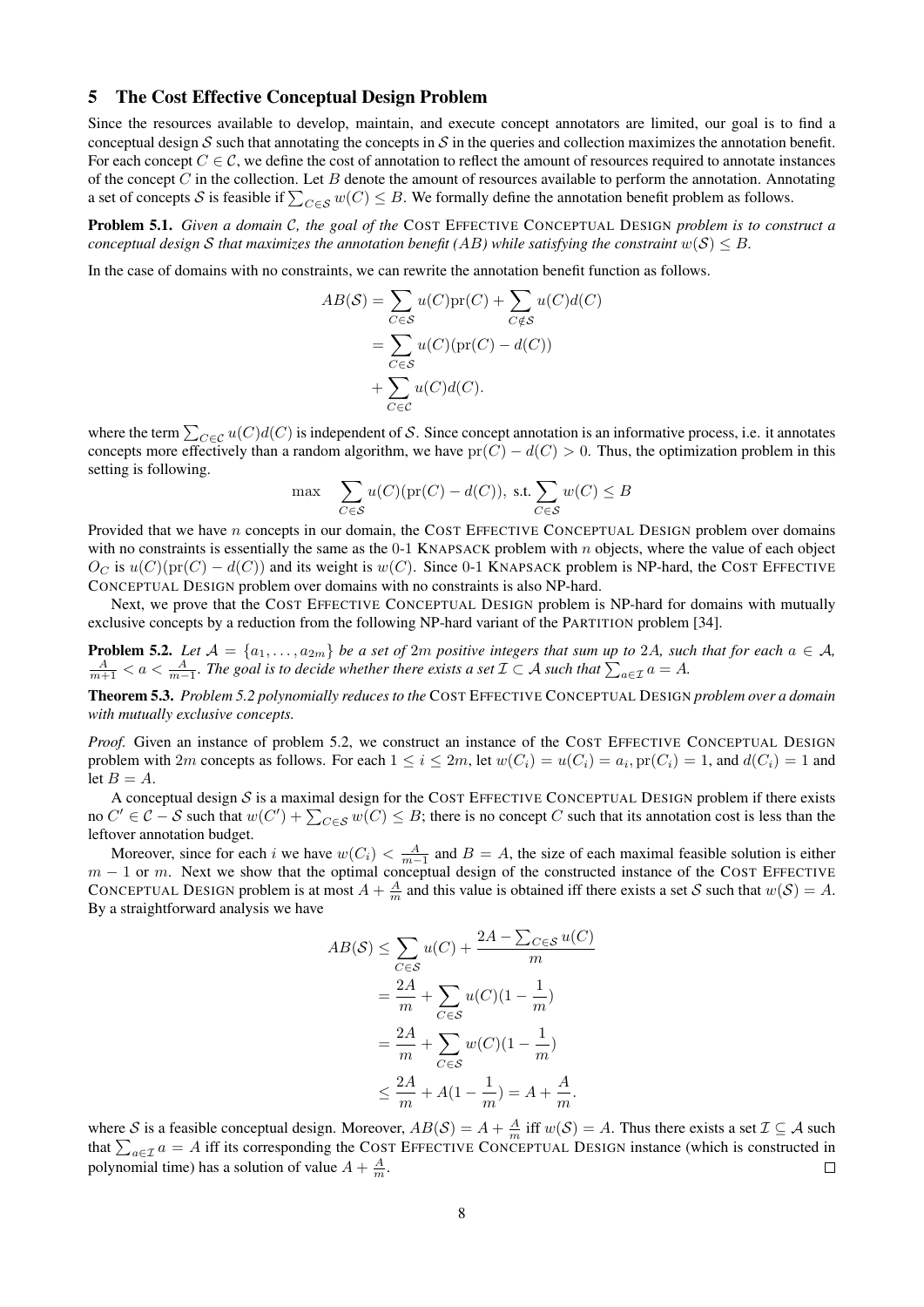Problem 5.4 (Subset Sum Problem). *In* SUBSET SUM *problem we are given a set* S *of* n *positive integer numbers and the goal is to determine whether there exists a subset* A ⊆ S *whose total sum of its element is* W *where* W *is a positive integer.*

Theorem 5.5. SUBSET SUM *problem polynomially reduces to the* COST EFFECTIVE CONCEPTUAL DESIGN *problem over a domain with mutually exclusive concepts*

*Proof.* Given an instance of SUBSET SUM problem with n integers  $a_1, \dots, a_n$  and query value W, we construct the following instance of COST EFFECTIVE CONCEPTUAL DESIGN. For each  $i \leq n$  create a concept  $C_i$  such that  $u(C_i)$  =  $w(C_i) = a_i$  and  $d(C_i) = 0$ . Moreover, we add two extra concepts  $C_{n+1}$  and  $C_{n+2}$  with  $w(C_{n+1}) = w(C_{n+2}) = W$ ,  $u(C_{n+1}) = u(C_{n+2}) = 0$  and  $d(C_{n+1}) = d(C_{n+2}) = 1$ . Since for each i,  $u(C_i)d(C_i) = 0$ , the benefit of the mixed part is always zero. Thus for the constructed instance,  $W$  is an upper bound for COST EFFECTIVE CONCEPTUAL DESIGN and it obtains W iff there exists a subset A such that  $\sum_{a_i \in A} a_i = W$ .  $\Box$ 

By Theorem 5.3 problem and Theorem 5.5 and the fact that both SUBSET SUM problem and Problem 5.2 are NP-hard we have the following corollary.

#### Corollary 5.6. *The* COST EFFECTIVE CONCEPTUAL DESIGN *problem is NP-hard.*

The obvious first step toward a solution for the COST EFFECTIVE CONCEPTUAL DESIGN problem is to adopt a greedy solution, i.e., pick the concepts with the largest value of  $u(C)pr(C)$  or the largest values for both  $u(C)pr(C)$  and  $d(C)$ . However, the following examples show that the problems of using such ideas.

**Example 5.7.** *Consider three concepts*  $C_1$ ,  $C_2$ ,  $C_3$  *with perfect accuracy and the following*  $u$  *and*  $d$  *values:* 

| u  | 0.5 | 0.4  | - 0. 4 |
|----|-----|------|--------|
| d. | 0.8 | 0.15 | 0.05   |

*Give that developing an annotator cost the same for all these concepts,*  $w(C_i) = 1, 1 \leq i \leq 3$ , and  $B = 1$ , we like *to select a concept for annotation that delivers the maximum Annotation Benefit. Although*  $C_1$  *has both greater* u *and* d *value, annotating*  $C_2$  *is more helpful.* 

$$
AB(C_1) = 0.5 + \frac{1}{1 - 0.8}(0.4 \times 0.15 + 0.1 \times 0.05)
$$
  
= 0.825

 $By$  annotating concept  $C_2$ , the value of the annotation benefit becomes:

$$
AB(C_2) = 0.4 + \frac{1}{1 - 0.15}(0.5 \times 0.8 + 0.1 \times 0.15)
$$

$$
= 0.876
$$

*The justification could be that the order of d for*  $C_2$  *and*  $C_3$  *is the same. Nevertheless,*  $C_1$  *has considerably higher d than the other two. After extracting*  $C_1$ ,  $C_2$  *and*  $C_3$  *would still be indistinguishable, while annotating*  $C_2$  *helps*  $C_1$  *to be easily accessible as well.*

An interesting special case of COST EFFECTIVE CONCEPTUAL DESIGN problem over mutually exclusive domains is its *unweighted* variant, the setting in which all costs of equal costs. It will provide useful insights to the general problem and accepts exact algorithms in some cases. It may also occur in practice. For instance, if the enterprise does not have sufficient information about the costs of the concepts in a domain, it may assume their costs to be equal. In this setup, the goal is to find a set of  $B$  concepts,  $S$ , whose annotations maximizes the value of the annotation benefit over the collection where  $B$  is the available budget for annotation.

#### 5.1 Equally Popular or Frequent Concepts

An interesting variant of the COST EFFECTIVE CONCEPTUAL DESIGN problem is the case in which all concepts are equally popular; for each  $C \in \mathcal{C}$ ,  $u(C) = u$  where u is a fixed constant.

**Proposition 5.8.** *Suppose that for each*  $C \in \mathcal{C}$ ,  $u(C) = u$  *where* u *is a fixed constant. The greedy approach that picks concepts with largest* pr() *values achieves an optimal solution.*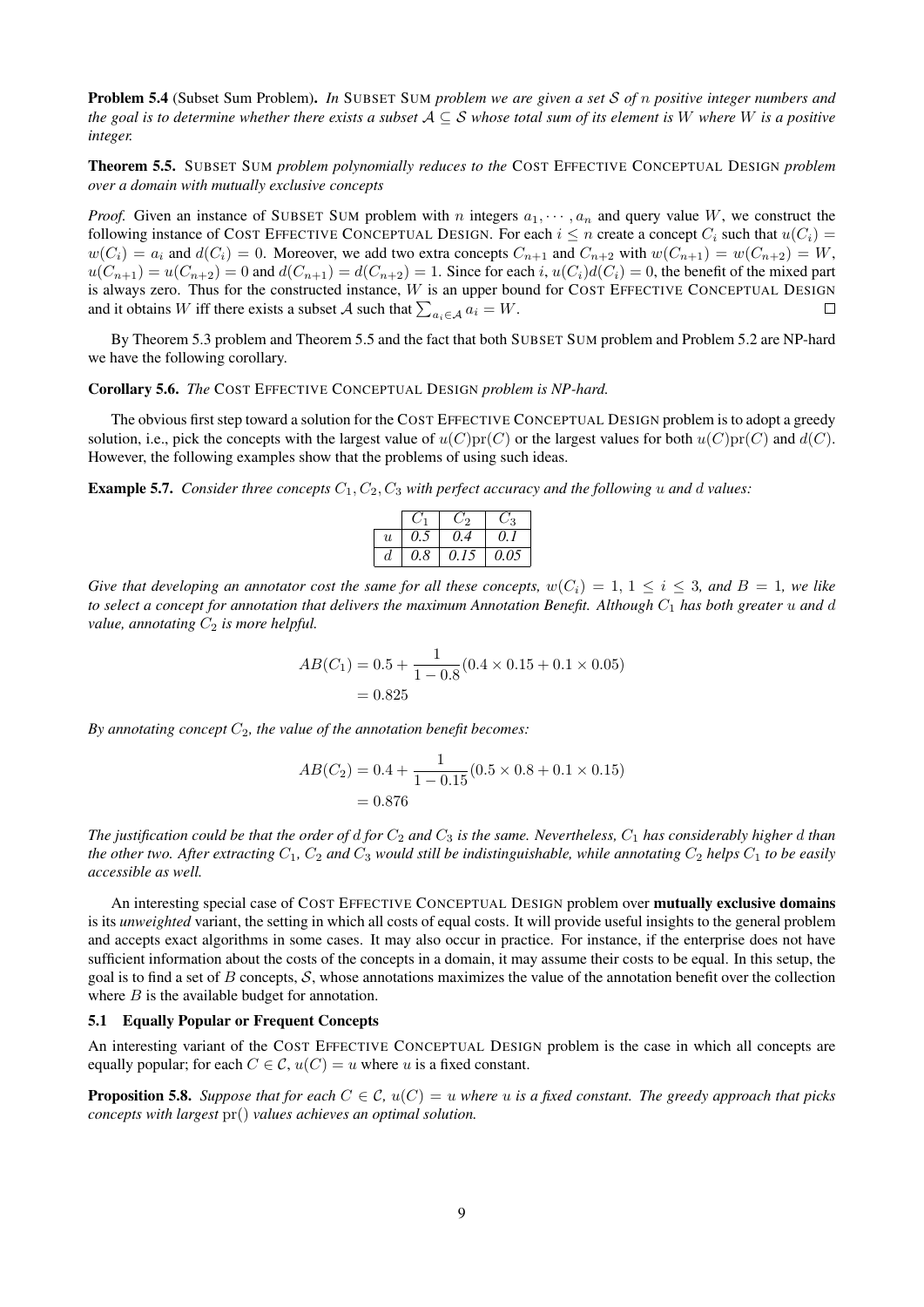*Proof.* By annotating a set S of concepts, the value of the annotation benefit is equal to:

$$
AB(S) = \sum_{C \in S} u(C)pr(C) + \frac{\sum_{C \notin S} u(C) d(C)}{\sum_{C \notin S} d(C)}
$$
  
=  $u \sum_{C \in S} pr(C) + \frac{u}{\sum_{C \notin S} d(C)} \sum_{C \notin S} d(C)$   
=  $u(\sum_{C \in S} pr(C) + 1).$ 

Another case of interest is when all concepts have almost the same number of instances in the collection; for each  $C \in \mathcal{C}$ ,  $d(C) = d$  where d is a fixed constant.

**Proposition 5.9.** *Given that the values of*  $d(C) = d$  *for each*  $C \in \mathcal{C}$ *, choosing concepts with the largest values of*  $u()pr()$ *achieves the maximum annotation benefit.*

*Proof.* Let  $d(C) = d$  for each  $C \in \mathcal{C}$ , where d is a fixed constant, and let B be the given budget for annotation. After annotating an arbitrary set  $S$  of concepts, the value of the annotation benefit will be equal to:

$$
AB(S) = \sum_{C \in \mathcal{S}} u(C) \text{pr}(C) + \frac{\sum_{C \notin \mathcal{S}} u(C) d(C)}{\sum_{C \notin \mathcal{S}} d(C)}
$$
  
= 
$$
\sum_{C \in \mathcal{S}} u(C) \text{pr}(C) + \frac{d}{1 - B \cdot d} \sum_{C \notin \mathcal{S}} u(C)
$$
  
= 
$$
\sum_{C \in \mathcal{S}} u(C) \text{pr}(C) + \frac{d}{1 - B \cdot d} (\sum_{C \in \mathcal{C}} u(C) \text{pr}(C) - \sum_{C \in \mathcal{S}} u(C) \text{pr}(C))
$$
  
= 
$$
\sum_{C \in \mathcal{S}} u(C) \text{pr}(C) (1 - \frac{d}{1 - B \cdot d}) + \frac{d}{1 - B \cdot d} \sum_{C \in \mathcal{C}} u(C) \text{pr}(C).
$$

Since the value of both  $1 - \frac{d}{1 - B \cdot d}$  and  $\sum_{C \in \mathcal{C}}$  are both independent of choice of S, if we want to annotate a set of concepts S of size B from C to maximize the annotation benefit, we should choose the concepts with the m highest  $u()pr()$  values.  $\Box$ 

### 5.2 Dependency Between Popularity and Frequency

If the extractors have perfect accuracies and for each  $C \in \mathcal{C}$  there is a linear relation between  $u(C)$  and  $d(C)$ ; i.e.,  $u(C) = \alpha d(C) + \beta$  where  $\alpha$  and  $\beta$  are fixed constants, we can efficiently solve the COST EFFECTIVE CONCEPTUAL DESIGN problem. We claim that the set of m concepts S that maximizes  $u(S)$  has the maximum annotation benefit.

**Theorem 5.10** (Exchange Property). *Consider a set of concepts*  $\mathcal{C}_F$  *where*  $C_i \in \mathcal{C}_F$  *and*  $C_o \notin \mathcal{C}_F$  *such that*  $u(C_i)$  <  $u(C_o)$  and  $C_i = \arg \min_{C_i \in \mathcal{C}_F} d(C_i)$ . The annotation benefit of  $\mathcal{C}_{F'} = (\mathcal{C}_F \setminus C_i) \cup C_o$  is larger than  $\mathcal{C}_F$ .

*Proof.*

$$
AB(C_F) = \frac{u(C_o)d(C_o) + \sum_{C \notin C_F \cup C_o} u(C)d(C)}{d(C_o) + \sum_{C \notin C_F \cup C_o} d(C)}
$$
(4)  
+1 - u(C\_o) - \sum\_{C \notin C\_F \cup C\_o} u(C)

and,

$$
AB(C_{F'}) = \frac{u(C_i)d(C_i) + \sum_{C \notin C_F \cup C_o} u(C)d(C)}{d(C_i) + \sum_{C \notin C_F \cup C_o} d(C)}
$$
(5)  
+1-u(C\_i) - \sum\_{C \notin C\_F \cup C\_o} u(C)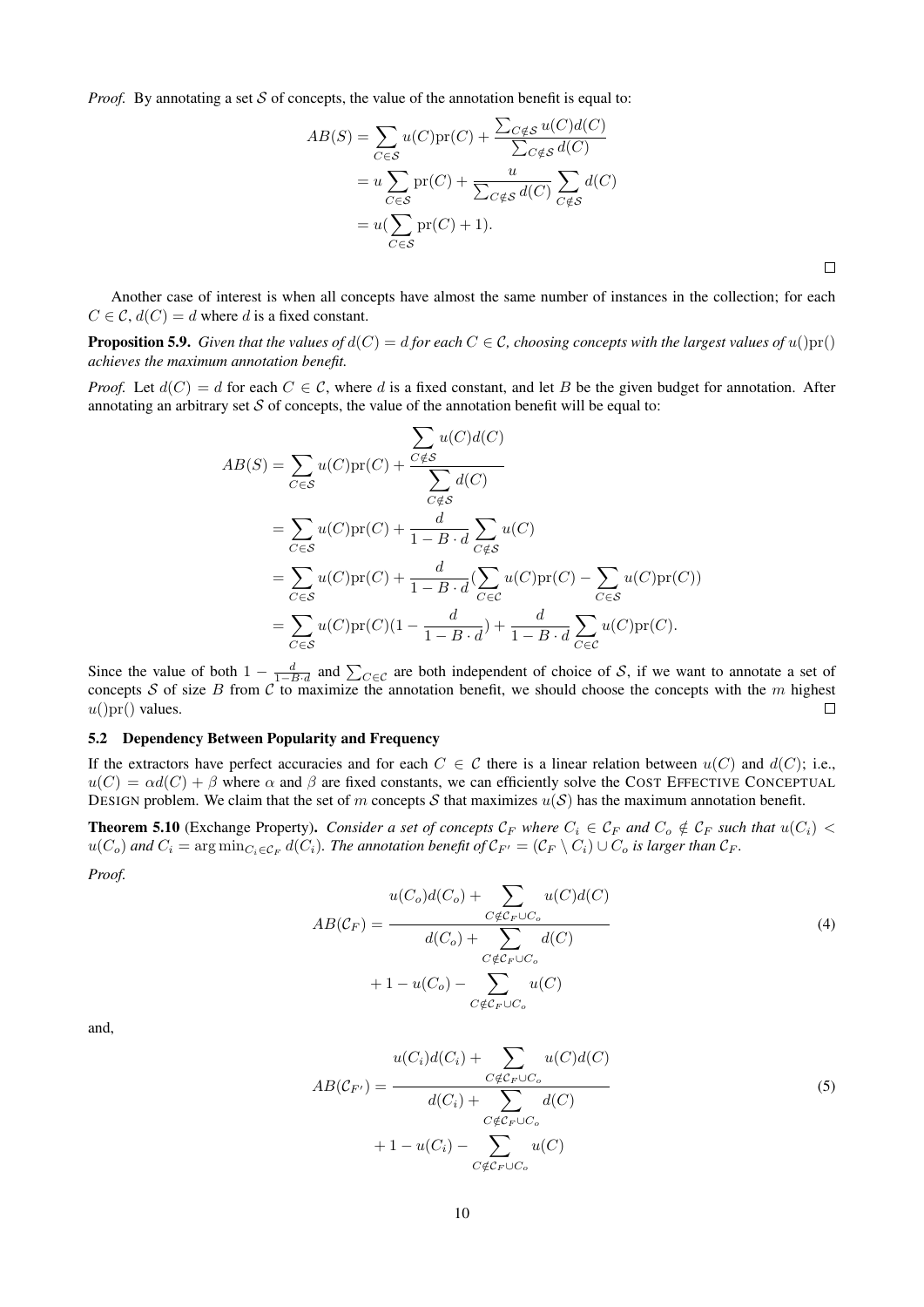Set 
$$
E = \sum_{C \notin C_F \cup C_o} u(C)d(C), D = \sum_{C \notin C_F \cup C_o} d(C)
$$
 and  $U = \sum_{C \notin C_F \cup C_o} u(C)$ , then:  
\n
$$
AB(C_{F'}) - AB(C_F) = \frac{E + u(C_i)d(C_i)}{D + d(C_i)} + 1 - U - u(C_i)
$$
\n
$$
- \left( \frac{E + u(C_o)d(C_o)}{D + d(C_o)} + 1 - U - u(C_o) \right)
$$
\n
$$
= \frac{E(d(C_o) - d(C_i)) + D^2(u(C_o) - u(C_i))}{(D + d(C_i))(D + d(C_o))}
$$
\n
$$
+ \frac{D(u(C_o)d(C_i) - u(C_i)d(C_o))}{(D + d(C_i))(D + d(C_o))}
$$

Since for all  $C_i \in \mathcal{C}_F$ ,  $u(C_i) = \alpha d(C_i) + \beta$ ,

$$
E = \sum_{C \notin \mathcal{C}_F \cup C_o} u(C)d(C)
$$
  
= 
$$
\sum_{C \notin \mathcal{C}_F \cup C_o} (\alpha d(C)^2 + \beta d(C))
$$
  
= 
$$
\alpha \sum_{C \notin \mathcal{C}_F \cup C_o} d(C)^2 + \beta V
$$
 (6)

where  $V = \sum_{C \notin \mathcal{C}_F \cup C_o} d(C)$ . Thus,

$$
AB(C_{F'}) - AB(C_F) = \frac{(E + \alpha D^2)(d(C_o) - d(C_i))}{(D + d(C_i))(D + d(C_o))} + \frac{\beta V((d(C_i) - d(C_o))}{(V + d(C_i))(V + d(C_o))} = \frac{(\alpha (D^2 + \sum_{C \notin C_F \cup C_o} d(C)^2))(d(C_o) - d(C_i))}{(D + d(C_i))(D + d(C_o))}
$$

This shows that  $AB(\mathcal{C}_{F'}) - AB(\mathcal{C}_F) > 0$  iff  $\alpha > 0$ . This implies that the set S which maximize  $u(S)$  has maximum annotation benefit.  $\Box$ 

By Theorem 5.10 (Exchange Property), constructing an optimal set of concepts of size m can be done in  $O(n \log n)$ by sorting the concepts in  $u$  values and choosing the first  $m$  concepts.

#### 5.3 Greedy Approximation Algorithm

We have shown in Section 5.1 that the greedy algorithm, which picks the B concepts with the largest values of  $u()pr()$ , delivers the optimal answer for some cases of the COST EFFECTIVE CONCEPTUAL DESIGN problem for mutually exclusive domains. We can show that the greedy algorithm has a reasonable approximation ratio for the unweighted variant of the problem over mutually exclusive domains. Consider a maximization problem  $M$ . A polynomial time algorithm  $A$  is an  $\alpha$ -approximation to M if SOL<sub>A</sub>  $\geq \frac{1}{\alpha}$ OPT<sub>M</sub>, where SOL<sub>A</sub> is the value of the solution returned by A and OPT<sub>M</sub> is the value of the optimal solution to  $\mathcal{M}$ .

# **Theorem 5.11.** *The greedy algorithm is a*  $(ac_{\min} \frac{B}{B+1})$ *-approximation where*  $ac_{\min} = \min_{C \in \mathcal{C}}$ *.*

*Proof.* We use the method of Gal et al. [21] to analyze the algorithm. It is clear that the greedy algorithm at least picks the B concepts with largest  $u(\cdot)$  pr $(\cdot)$  value. On the other hand, the optimal solution cannot pick more than B concepts of C. If the optimal solution picks  $\ell$  concepts, we have  $\ell + 1$  terms in the annotation benefit formula ( $\ell$  for the extracted concepts and one for the mixed one). The total benefit of these terms is less than the sum of the  $\ell + 1$  largest values of  $u(\cdot)$ pr( $\cdot$ ). Since the annotation benefit of the output of the greedy algorithm is more than the sum of the  $u(\cdot)$ pr() of the B concepts with the largest  $u()pr()$ ,

$$
AB(S_{greedy}) > ac_{\min} \frac{B}{B+1} \text{OPT}.
$$

 $\Box$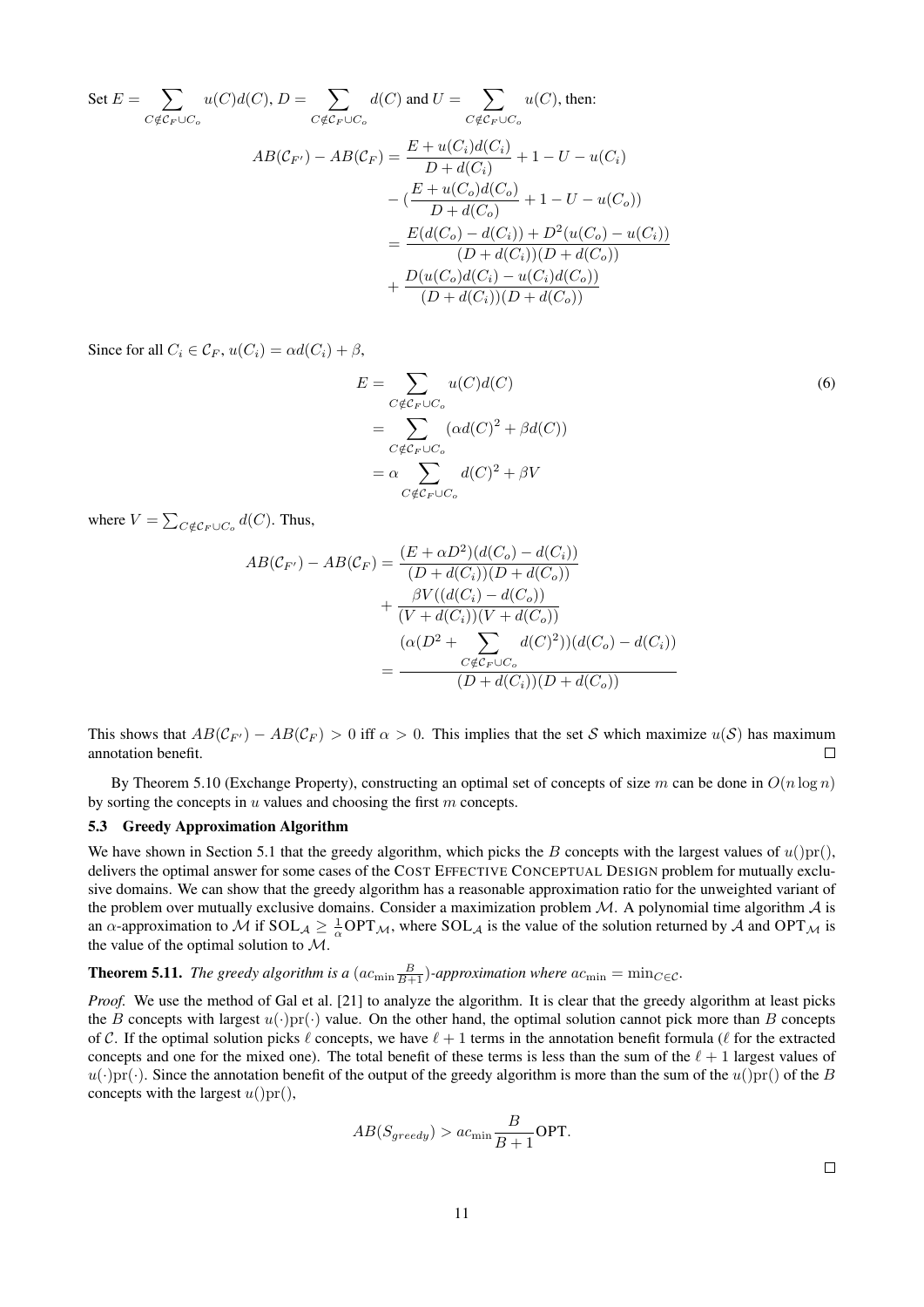Furthermore, we can show that the ratio obtained for the greedy algorithm in Theorem 5.11 is tight. Consider the following example in [21]. A set C of  $n + 1$  concepts with the following u and d is given:

- $u(C_i) = 1 (i 1)\epsilon, 1 \leq i \leq n$ ;  $u(C_{n+1}) = 0$ ,
- $d(C_i) = (1 \epsilon \epsilon^2)/(n 1), 1 \le i \le n 1; d(C_n) = \epsilon^2; d(C_{n+1}) = \epsilon,$
- $pr(C_i) = 1, 1 \leq i \leq n+1.$

Here,  $\epsilon$  is a small positive number. Set  $w(C) = 1$  for each concept C in C. For  $B = n - 1$ , the value of solution returned by the greedy algorithm is close to  $n - 1$ , while the value of the optimal solution, which selects  $\{C_2, \dots, C_n\}$ , is about  $\overline{n}$ .

Using a similar idea to the proof of Theorem 5.11, we prove the approximation ratio of greedy algorithm for the case where the concepts are not equally costly.

**Theorem 5.12.** The greedy algorithm is a  $(a c_{\min} \cdot \frac{w_{\min}}{w_{\max}} \cdot \frac{B}{B+1})$ -approximation where  $ac_{\min} = \min_{C \in \mathcal{C}} \text{pr}(C)$ ,  $w_{\min} =$  $\min_{C \in \mathcal{C}} w(C)$ *, and*  $w_{\text{max}} = \max_{C \in \mathcal{C}} w(C)$ *.* 

Hence, the greedy algorithm may not deliver a reasonably effective design if the concepts are not equally costly. In Section 6, we propose efficient algorithms with constant or sufficiently small approximation ratios for the general case of the problem.

### 6 Approximation Approaches for General Case

A brute force algorithm for the COST EFFECTIVE CONCEPTUAL DESIGN problem may take several days or weeks of computation even if the domain contains only 50 concepts. In this section, we design some efficient approximation algorithms for the general case of COST EFFECTIVE CONCEPTUAL DESIGN problem.

### 6.1 Approximate Popularity Maximization Algorithm (APM)

We can use available efficient algorithms with bounded approximation ratios for the 0-1 KNAPSACK problem to solve the COST EFFECTIVE CONCEPTUAL DESIGN problem over domains without any constraint with the same approximation ratios. An algorithm for a maximization problem is a *Fully polynomial time approximation scheme (FPTAS)* if its running time is polynomial in the size of the input and  $(1/\varepsilon)$  and its approximation ratio is  $(1 + \varepsilon)$  for a given  $\epsilon > 0$ . Since 0-1 KNAPSACK problem is NP-hard, FPTAS is the best possible approximation for the problem, unless  $P = NP$ . In our experiments, we consider an FPTAS algorithm of 0-1 KNAPSACK problem described in [28] that uses a dynamic programming approach. Note that since COST EFFECTIVE CONCEPTUAL DESIGN problem over domains with no constraint is simply a 0-1 KANPSACK problem, there is an FPTAS algorithm for COST EFFECTIVE CONCEPTUAL DESIGN problem over domains with no constraint.

Moreover, we use the idea behind FPTAS algorithms of 0-1 KANPSACK problem to devise an approximation algorithm for the COST EFFECTIVE CONCEPTUAL DESIGN problem over domains with mutually exclusive concepts. This algorithm ignores the improvement in effectiveness of answering the queries whose concepts are not in the design of a collection. As discussed in Section 4, this improvement is achieved by eliminating the non-relevant answers whose concepts are in the design of the collection from the list of candidate answers for these queries. This degree of improvement is represented by the second term of the annotation benefit function. Hence, this algorithm picks a conceptual design  $S$ with maximum value of  $\sum_{C \in \mathcal{S}} u(C) \text{pr}(C)$ . We call this modified problem the POPULARITY MAXIMIZATION problem. More formally, given a domain C, the POPULARITY MAXIMIZATION problem maximizes  $\sum_{C \in \mathcal{S}} u(C) \text{pr}(C)$  subject to  $\sum_{C \in \mathcal{S}} w(C) \leq B.$ 

The following lemma shows that we can design a constant factor approximation algorithm for the COST EFFEC-TIVE CONCEPTUAL DESIGN problem by applying an algorithm with bounded approximation ratio for the POPULARITY MAXIMIZATION problem.

Lemma 6.1. *A*  $\rho$ -approximation algorithm for the POPULARITY MAXIMIZATION problem is a  $(\rho + 1/\text{pr}_{\text{min}})$ -approximation *for the* COST EFFECTIVE CONCEPTUAL DESIGN *problem over domains with mutually exclusive concepts, where*  $pr_{min}$  =  $\min_{C \in \mathcal{C}} \text{pr}(C)$ .

*Proof.* Let  $P = \langle C, B, d, u, \text{pr}, w \rangle$  be an instance of the COST EFFECTIVE CONCEPTUAL DESIGN problem. Let SOL be the solution returned by the  $\rho$ -approximation of the POPULARITY MAXIMIZATION problem on P and let OPT be the optimal solution of the COST EFFECTIVE CONCEPTUAL DESIGN problem on P. Note that the value of the second term in the annotation benefit function

$$
\sum_{C \notin \mathcal{S}} u(C) \frac{d(C)}{\sum_{E \notin \mathcal{S}} d(E)}
$$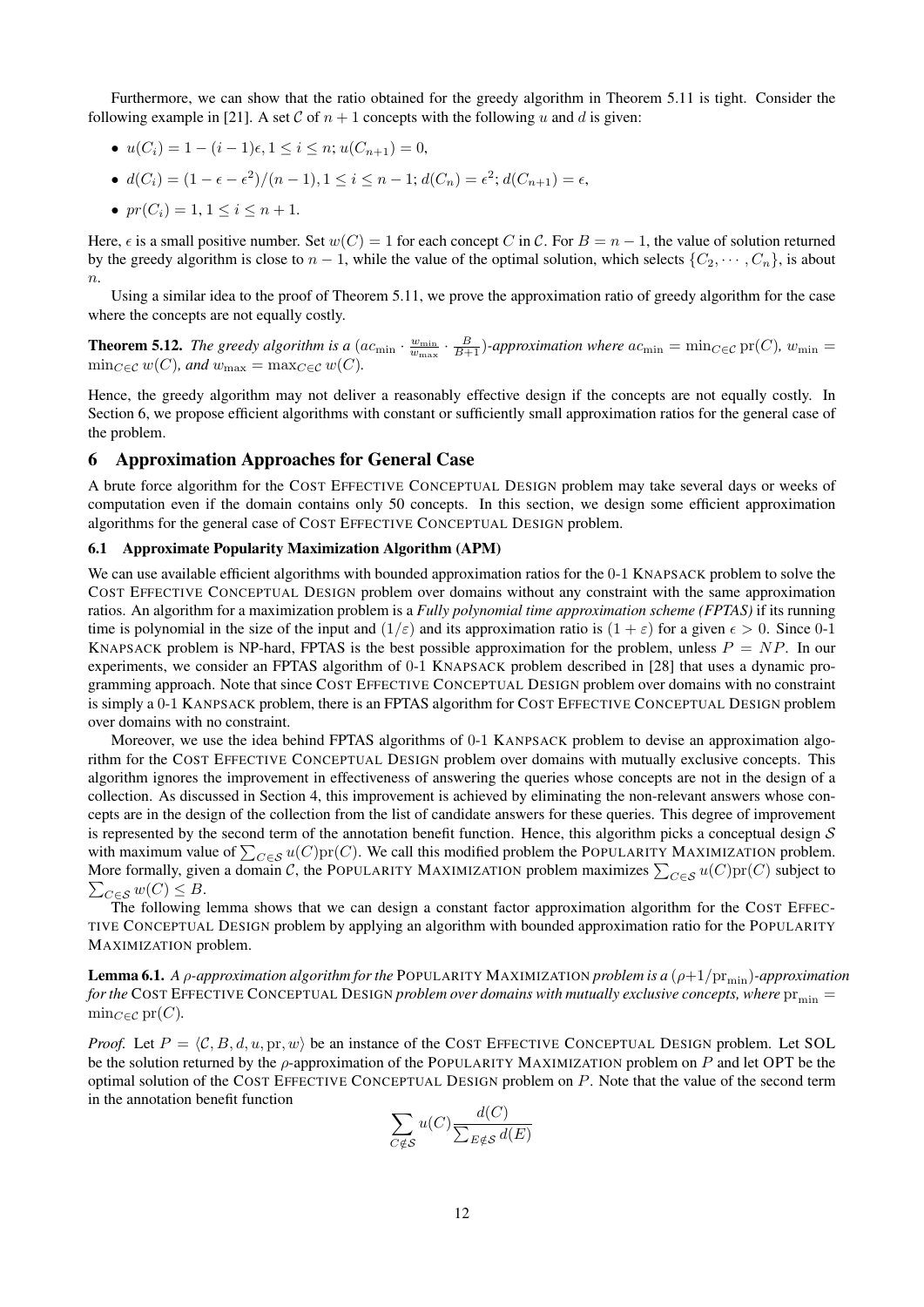is less than  $u(C_{\text{max}})$ , where  $C_{\text{max}} = \arg \max_{C \in \mathcal{C}} u(C)$ . Let  $M_{\text{OPT}}$  be the value of the second term in the annotation benefit function in the optimal solution,  $M_{\text{OPT}} = \frac{\sum_{C \in \mathcal{C} \setminus \text{OPT}} u(C) d(C)}{\sum_{C \in \mathcal{C} \setminus \text{OPT}} d(C)}$ . Since for each  $C \in \mathcal{C}$ ,  $w(c) \leq B$ ,

$$
\sum_{C \in \text{SOL}} \text{pr}(C)u(C) \ge \text{pr}(C_{\text{max}})u(C_{\text{max}}) \ge \text{pr}(C_{\text{max}})M_{\text{OPT}}.
$$

Moreover, since SOL is a  $\rho$ -approximate solution of the POPULARITY MAXIMIZATION problem on P,

$$
\rho \sum_{C \in \text{SOL}} \text{pr}(C)u(C) \ge \sum_{C \in \text{OPT}} \text{pr}(C)u(C).
$$

These two together imply that  $(\rho + 1/pr(C_{\text{max}}))AB(SOL) \ge AB(OPT)$ ; thus, SOL is a  $(\rho + 1/pr(C_{\text{max}}))$ -approximate solution. Let  $pr_{\min} = \min_{C \in \mathcal{C}} pr(C)$ . Since for any  $C \in \mathcal{C}$ ,  $pr(C) \geq pr_{\min}$ , SOL is a  $(\rho + 1/pr_{\min})$ -approximate solution of the COST EFFECTIVE CONCEPTUAL DESIGN problem. П

In particular, if  $pr(C) = 1$  for all  $C \in \mathcal{C}$ , a  $\rho$ -approximation of the POPULARITY MAXIMIZATION problem is a  $(\rho + 1)$ -approximation for the COST EFFECTIVE CONCEPTUAL DESIGN problem.

The POPULARITY MAXIMIZATION problem is also a version of the 0-1 KNAPSACK problem with n objects, if we choose the value of each object  $O_C$  to be  $u(C)pr(C)$  and its weight to be  $w(C)$ . Thus, in our experiments we use the FPTAS algorithm for the KNAPSACK problem [28] to solve this problem.

**Corollary 6.2.** An FPTAS algorithm that returns a  $(1 + \varepsilon)$ -approximate solution to the POPULARITY MAXIMIZATION *problem is a*  $(1+\varepsilon+1/\text{pr}_{min})$ -approximation algorithm for the COST EFFECTIVE CONCEPTUAL DESIGN problem over domains with mutually exclusive concepts whose running time is polynomial in  $\frac{1}{\varepsilon}$  and the number of concepts.

Corollary 6.3. *A greedy algorithm that returns a* 2*-approximate solution to the* POPULARITY MAXIMIZATION *problem is a*  $(2 + 1/\text{pr}_{min})$ -approximation algorithm for the COST EFFECTIVE CONCEPTUAL DESIGN problem whose running *time is*  $O(|\mathcal{C}| \log |\mathcal{C}|)$ .

We call this algorithm the Approximate Popularity Maximization (*APM*) algorithm.

#### 6.2 Approximate Annotation Benefit Maximization Algorithm (AAM)

In this section we present an FPTAS algorithm for the COST EFFECTIVE CONCEPTUAL DESIGN problem over the domains with mutually exclusive concepts. Since in Theorem 5.3 we proved that the problem is NP-hard, FPTAS is the optimal approximation guarantee for the problem unless  $P = NP$ . The algorithm is based on the dynamic programing method of the 0-1 KNAPSACK problem in addition to some scaling techniques. For simplicity in exposition of the algorithm, we assume that  $pr(C) = 1$  for each  $C \in \mathcal{C}$ . However, in Remark 6.8 we state that our approach works for an arbitrary pr function, given an additional property that usually holds in practice. Without loss of generality, we can also assume that  $u(C)$  and  $d(C)$  are positive integers for all concepts.

Given a fixed constant N, we define the BOUNDED COST  $E$ FFECTIVE $(N)$  problem as follows.

$$
\max_{S} \quad f(N, S) = \frac{1}{N} (N \sum_{C \in S} u(C) + \sum_{C \in C - S} u(C) d(C))
$$
\n
$$
\text{s.t.} \sum_{C \in C - S} d(C) \le N
$$
\n
$$
\sum_{C \in C - S} w(C) \le B
$$
\n(7)

In addition to the cost constraint that we had previously, BOUNDED COST EFFECTIVE(N) has a constraint over frequency of documents. Let  $\langle C, B, d, u, w \rangle$  be an instance of the COST EFFECTIVE CONCEPTUAL DESIGN problem. For any value of N, the value of the optimal solution of the BOUNDED COST EFFECTIVE(N) on  $\langle C, B, d, u, w \rangle$  is not more than the optimal solution of the annotation benefit of COST EFFECTIVE CONCEPTUAL DESIGN on  $\langle C, B, d, u, w \rangle$ . Moreover, for a fixed N, the objective function of the COST EFFECTIVE CONCEPTUAL DESIGN is a separable function. Thus it is easier to find the maximum value of BOUNDED COST  $E$ FFECTIVE(N) for a fixed N rather than finding the optimal conceptual design of the COST EFFECTIVE CONCEPTUAL DESIGN problem.

Lemma 6.4. *Let* OPT *be the value of the optimal solution of the* COST EFFECTIVE CONCEPTUAL DESIGN *problem and let*  $OPT_{\text{bnd}}$  *be the maximum value of an optimal solution of* BOUNDED COST EFFECTIVE(N) *over different values of* N. Then OPT = OPT<sub>bnd</sub>. Moreover, the same set of concepts (conceptual design) obtains the optimal value in both *functions.*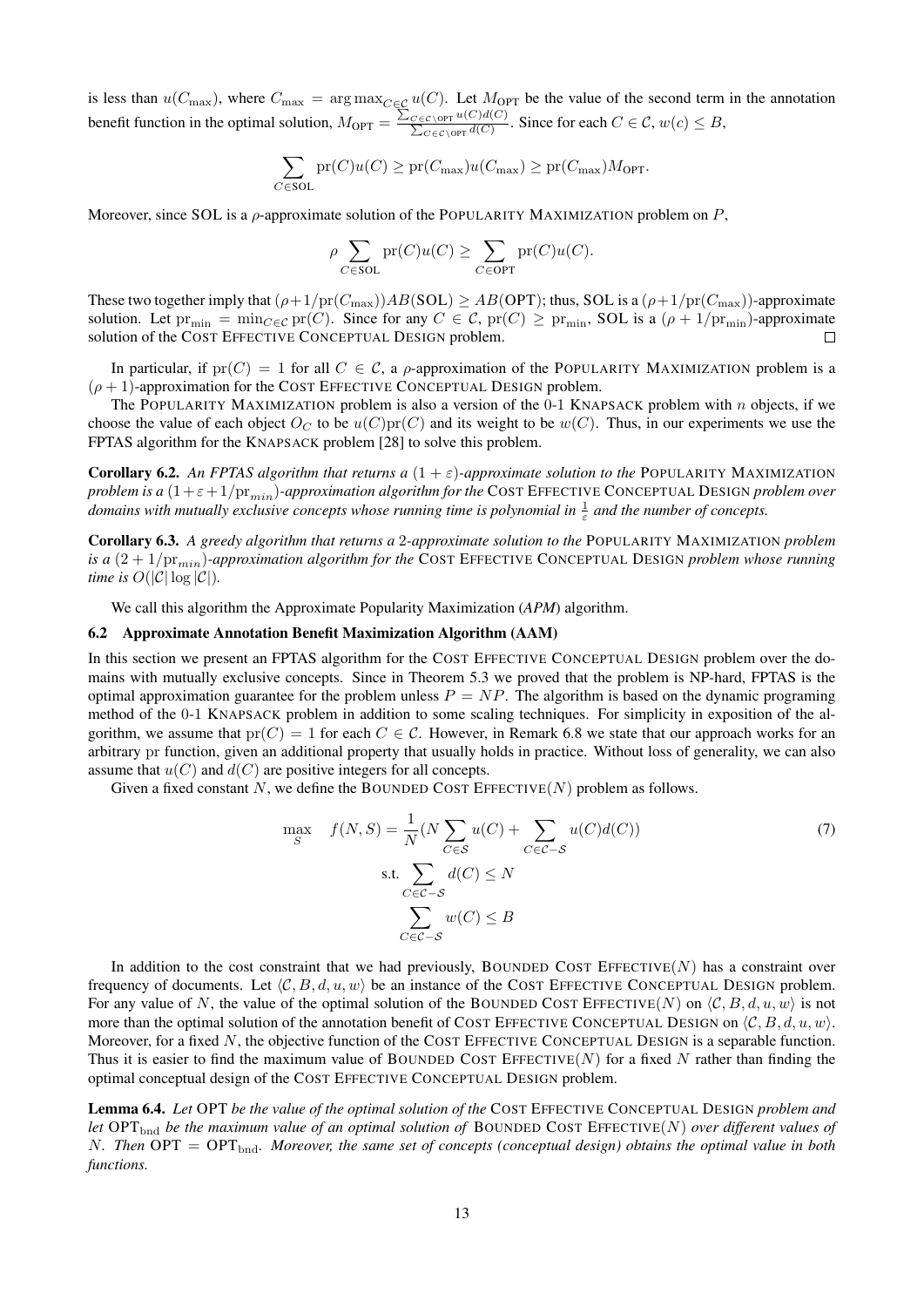*Proof.* Consider the COST EFFECTIVE CONCEPTUAL DESIGN problem and assume that AB obtains its maximum value at  $C = C_{AB}$ . Let  $N_{AB} = \sum_{C \notin \mathcal{C}_{AB}} d(C)$ . Then, we have:

OPT(BOUNDED COST EFFECTIVE( $N_{AB}$ )) =  $AB(C_{AB})$  = OPT.

Thus,  $OPT_{\text{bnd}} \geq OPT$ . For the other direction, we know that the value of the objective function of BOUNDED COST EFFECTIVE(N) is at most  $AB(C)$  for all feasible solutions. This implies that OPT<sub>bnd</sub>  $\leq$  OPT.

Hence,  $OPT = OPT_{\text{bnd}}$ . It also implies that the set C that achieves the maximum value of AB obtains the maximum value of BOUNDED COST EFFECTIVE $(N)$  over different values of N as well.  $\Box$ 

Lemma 6.4 implies that in order to find a set with the maximum annotation benefit we can instead solve BOUNDED COST EFFECTIVE(N) for all different values of N and return the set that obtains the maximum value. In other words, first we give an FPTAS for BOUNDED COST EFFECTIVE(N), where N is a given fixed value. The first step is to check whether for the given N there exists a feasible solution to BOUNDED COST EFFECTIVE(N). For the given N, a feasible solution has to contain all concepts C that  $d(C) > N$ . Let  $S_{rem} = {C|d(C) > N}$  and  $C_{rem} = C - S_{rem}$ . If  $w(S_{rem}) > B$ , there is no feasible solution for BOUNDED COST EFFECTIVE(N). Otherwise; we select all concepts in  $S_{\text{rem}}$  and we set  $B_{\text{rem}} = B-w(S_{\text{rem}})$  to be the leftover budget. The problem is equivalent to optimize the bounded problem on  $C_{\text{rem}}$ ,  $B_{\text{rem}}$ and N. Now, for each  $C \in \mathcal{C}_{rem}$  we have  $d(C) \leq N$ . To solve BOUNDED COST EFFECTIVE(N) optimally for the given N, we can apply dynamic programming. Let  $V_{\text{init}}(N) = \sum_{C \in \mathcal{C}_{\text{rem}}} u(C) d(C)/N$ . We can rewrite the objective function of BOUNDED COST EFFECTIVE $(N)$  as follows:

$$
\sum_{C \in \mathcal{S}} v(C) + V_{\text{init}}(N)
$$

where  $v(C) = u(C)(1 - d(C)/N)$  for each  $C \in \mathcal{C}_{\text{rem}}$ 

Let  $\mathcal{C}_{rem} = \{C_1, \dots, C_n\}$ . We define  $Q[i, P, X]$  to be the minimum required cost that we must pay to obtain a solution of BOUNDED COST EFFECTIVE(N) of value at least  $P - V_{init}$  if we are only allowed to annotate concepts from the first i concepts of  $C_{\text{rem}}$ . We can state the recursive relation of  $Q[i, P, X]$  as follows:

- 1.  $Q[0, 0, X] = 0$  for all  $0 \le X \le N$
- 2.  $Q[0, P, X] = \infty$  for all  $P > 0$  and  $0 \le X \le N$

3. 
$$
Q[i, P, X] = min(Q[i - 1, P, X - d(C_i)],
$$
  
\n $Q[i - 1, min\{P - v(C_i), 0\}, X] + w(C_i))$ 

To find the optimal solution of BOUNDED COST EFFECTIVE(N), we need to find the maximum value of V such that  $Q[n, V, N] \leq B_{\text{rem}}$ . The running time of the described dynamic programming is  $O(nVN)$  where V is the value of the optimal solution of the bounded problem for the given  $N$ . The described dynamic programming is pseudo-polynomial and we can convert it to an FPTAS via scaling techniques.

**Lemma 6.5.** *There exists a* (1+ $\varepsilon$ )-*approximation algorithm to* BOUNDED COST EFFECTIVE(N) *which runs in*  $O(Nn^3/\varepsilon)$ .

*Proof.* Proof omitted due the space constraints. To eliminate the dependency of the running time on V, we scale  $v(C)$  for each  $C \in \mathcal{C}_{\text{rem}}$ . Let  $M = \max_{C \in \mathcal{C}_{\text{rem}}} v(C)$  and  $\lambda = \frac{\varepsilon M}{n}$  where  $n = |\mathcal{C}_{\text{rem}}|$ . We define  $\hat{v}(C) = \lfloor v(C)/\lambda \rfloor$ . This implies that

$$
\lambda \hat{v}(C) \le v(C) \le \lambda(\hat{v}(C) + 1).
$$

The maximal value of BOUNDED COST EFFECTIVE(N) over the scaled values is at most  $\sum_{C\in\mathcal{C}_{\mathrm{rem}}} \hat{v}(C)<\sum_{C\in\mathcal{C}_{\mathrm{rem}}}(n/\varepsilon)(v(C)/M)=$  $O(n^2/\varepsilon)$ .

Now, let  $C_{\text{sc}}$  be the set returned by dynamic programming after scaling and let  $C_{\text{org}}$  be the optimal solution of the problem before scaling and OPT =  $\sum_{C \in \mathcal{C}_{\text{org}}} v(C)$ . Thus,

$$
\sum_{C \in \mathcal{C}_{\text{sel}}} v(C) \ge \lambda \sum_{C \in \mathcal{C}_{\text{sel}}} \hat{v}(C)
$$
\n
$$
\ge \lambda \sum_{C \in \mathcal{C}_{\text{org}}} \hat{v}(C)
$$
\n
$$
\ge \sum_{C \in \mathcal{C}_{\text{org}}} v(C) - \lambda |C_{\text{org}}|
$$
\n
$$
\ge \text{OPT} - \lambda n
$$
\n
$$
\ge \text{OPT} - \varepsilon M \ge (1 - \varepsilon) \text{OPT} \ge \frac{1}{(1 + \varepsilon)} \text{OPT}.
$$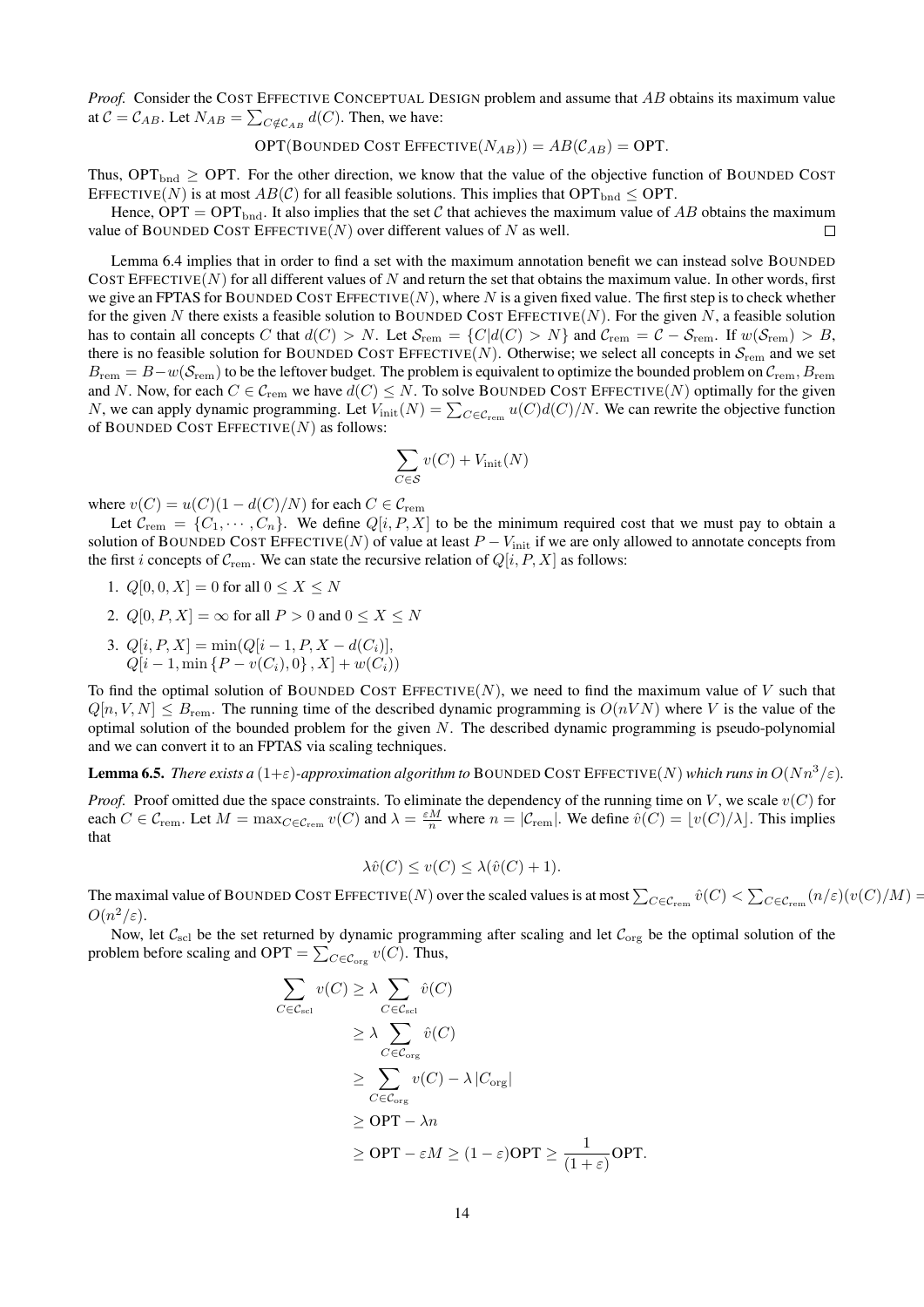The first inequality comes from  $\lambda \hat{v}(C) \leq v(C)$ . The second one is because of the optimality of  $\mathcal{C}_{\text{sc}}$  over the scaled values. The third inequality is derived from  $v(C) \leq \lambda(\hat{v}(C) + 1)$ .

Thus the proposed dynamic programing algorithm with the scaled profits is a  $(1 + \varepsilon)$ -approximation whose running time is  $O(Nn^3/\varepsilon)$ .  $\Box$ 

Although we need to satisfy the document frequency constraint of BOUNDED COST EFFECTIVE(N),  $\sum_{C\in\mathcal{C}_{\rm rem}-\mathcal{S}}d(C)\leq$ N, for a given N we can allow S to violate the document frequency constraint by  $\varepsilon$ ; our ultimate goal is to maximize the annotation benefit of COST EFFECTIVE CONCEPTUAL DESIGN problem. Later we show that the value of AB for a  $(1+\varepsilon)$ -approximate solution of BOUNDED COST EFFECTIVE(N), S, that violates the document frequency constraint by at most  $\varepsilon$  is comparable to the optimal solution of BOUNDED COST EFFECTIVE for the given N.

 ${\tt Lemma~6.6.}$  *There is a*  $(1+\varepsilon)$  *approximation algorithm for <code>BOUNDED</code> COST <code>EFFECTIVE(* $N$ *)</code> that violates*  $\sum_{C\in{\cal C}_{\rm rem}-\cal S}d(C)\leq$  $(1 + \varepsilon)N$ *, and its running time is*  $O(n^4/\varepsilon^2)$ *.* 

*Proof.* First we apply the scaling introduced in Lemma 6.5 and then scale d for concepts as follows. Define  $\hat{d}(C)$  =  $d(C)/\gamma$  where  $\gamma = \varepsilon N/n$ . Then we work with  $\hat{d}(C), \hat{v}(C)$  and  $\hat{N} = |N/\gamma| = |n/\varepsilon|$ . Thus the running time of the algorithm on the scaled value is  $O(Nn^3/\varepsilon) = O(n^4/\varepsilon^2)$ . For the optimal solution  $\mathcal{C}_s$  of the scaled instance, we have  $\sum_{C \in \mathcal{C}_{\text{rem}} - \mathcal{C}_{\text{scl}}} \hat{d}(C) \leq \hat{N}$ . Thus,

$$
\sum_{C \in \mathcal{C}_{\text{rem}} - \mathcal{C}_{\text{sel}}} d(C) \le \gamma \left( \sum_{C \in \mathcal{C}_{\text{rem}} - \mathcal{C}_{\text{sel}}} \hat{d}(C) + (n - |\mathcal{C}_{\text{sel}}|) \right)
$$

$$
\le \gamma \hat{N} + \gamma n
$$

$$
\le N + \gamma n = (1 + \varepsilon)N.
$$

This implies that the returned solution  $C_{\text{scl}}$  may violate N by a factor of  $\varepsilon$ . Thus, we have a  $(1+\varepsilon)$ -approximation algorithm for BOUNDED COST EFFECTIVE(*N*) that may violate constraint  $\sum_{C \in \mathcal{C}_{\text{rem}} - \mathcal{C}_{\text{sel}}} d(C) \leq N$  by  $\varepsilon$  and its running time is  $O(n^4/\varepsilon^2)$ .  $\Box$ 

By Lemma 6.6, we have an algorithm that finds a solution  $C_s$  with value at least  $(1 + \varepsilon)$  times the optimal solution of BOUNDED COST EFFECTIVE(N). However,  $\mathcal{C}_s$  may violate the document frequency constraint by  $\varepsilon$ . Suppose that  $\mathcal{C}_s$  is the set returned by the algorithm after performing the described scaling. Let  $N_r = \sum_{C \in \mathcal{C}_s} d(C)$  and let  $N_s$  be the value of N for which  $C_s$  is returned in our algorithm (since we allow the algorithm to violate the constraint by  $\varepsilon$ ,  $N_r \leq (1+\varepsilon)N_s$ ). Suppose that  $C_o$  is the set with optimal value of AB. Lemma 6.4 and 6.6 imply that  $AB(C_o) \leq (1+\varepsilon)f(N_s, C_s)$ . Thus  $AB(C_s) = f(N_r, C_s) \ge f(N_s, C_s)/(1+\varepsilon) \ge (1/(1+\varepsilon)^2)AB(C_o) \ge (1-2\varepsilon)AB(C_o) \ge \frac{1}{(1+2\varepsilon)}AB(C_o)$  where f is the objective function of the BOUNDED COST EFFECTIVE problem. By maximizing BOUNDED COST EFFECTIVE(N) over all possible values of  $N$  ( $0 < N \leq D_{total} = \sum_{C \in \mathcal{C}_{rem}} d(C)$ ), we can find a  $(1 + \varepsilon)$ -approximation<sup>1</sup> of the COST EFFECTIVE CONCEPTUAL DESIGN problem in  $O(D_{\text{total}}\frac{n^4}{\varepsilon^2})$  $\frac{n^2}{\varepsilon^2}$ ).

#### Theorem 6.7. *The* COST EFFECTIVE CONCEPTUAL DESIGN *problem admits an FPTAS algorithm.*

Instead of checking all possible values of  $N$  which lead to a pseudo-polynomial algorithm, we can instead solve the relaxed version of BOUNDED COST EFFECTIVE for some specific values of  $N$  (which is polynomial in the size of input) and still guarantees a  $(1 - \varepsilon)$ -approximation (in the relaxed version we allow the solution to violate the document frequency constraint by a factor of  $\varepsilon$ ). Consider the set  $\mathcal{N} = \{N_1, \cdots, N_p\}$  such that  $N_i = D_{\min}(1/(1-\varepsilon))^i$  where  $D_{min} = \min_{C \in \mathcal{C}_{rem}} d(C)$  and  $N_{p-1} \leq D_{\text{total}} \leq N_p$ . This implies that  $p < \log_{(1-\varepsilon)^{-1}}(D_{\text{total}}/D_{min}) + 1 = (\log D_{\text{total}} - D_{\text{total}})$  $\log D_{\text{min}}/(-\log(1-\varepsilon)) + 1 < O((\log D_{\text{total}})/\varepsilon)$ , where the last inequality comes from  $-\log(1-\varepsilon) = -\ln(1-\varepsilon)$  $\varepsilon$ / ln 2 >  $\varepsilon$ / ln 2. Thus the number of different values of N we need to examine is polynomial in log  $D_{total}$  and  $1/\varepsilon$ . Suppose that  $(N_o, C_o)$  is the pair that maximizes f, i.e, OPT =  $f(N_o, C_o)$ . Let  $N_g$  be the smallest member of N that is greater than N<sub>o</sub>. Note that  $(N_g, C_o)$  is a feasible solution to f and since  $N_g > N_o$ ,  $N_g f(N_g, C_o) > N_o f(N_o, C_o)$ . Thus  $f(N_g, C_o) > (N_o/N_g)$ OPT. The solution returned by our algorithm is at least  $(1 - \varepsilon)$  times the maximum of f for  $N_g$ . Since  $N_o > N_{g-1}$ ,  $N_o/N_g \ge N_{g-1}/N_g$  and thus  $f(N_g, C_o) \ge (N_{g-1}/N_g)$ OPT  $\ge (1 - \varepsilon)$ OPT. This implies the value the maximum value of on  $N_g$  is at least  $(1 - \varepsilon)$ OPT  $\ge \frac{1}{(1+\varepsilon)}$ OPT. This fact along with Lemma 6.6 lead us to obtain an FPTAS algorithm with runtime  $O((n^4 \log D_{\text{total}})/\varepsilon^3)$ . Note that  $\log D_{\text{total}} \leq \log(n D_{\text{max}}) \leq \log n + \log D_{\text{max}}$  where  $D_{\text{max}} = \max_{C \in \mathcal{C}_p} d(C)$  and is polynomial in the size of input. Hence the running time is bounded by  $O(n^5/\varepsilon^3)$ .

**Remark 6.8.** We assumed that  $pr(C) = 1$  for all  $C \in \mathcal{C}$ . However, our approach also works for a realistic function pr. *For a given* N, we define  $v(C) = u(C)(\text{pr}(C) - \frac{d(C)}{N})$  $\frac{N(C)}{N}$  and the proof holds as long as  $v(C)$  is a positive value for all *concepts.*

Figure 3 depicts the steps of AAM algorithms. Table 1 summarizes the approximation algorithms we presented for COST EFFECTIVE CONCEPTUAL DESIGN problem over domains with mutually exclusive concepts.

<sup>&</sup>lt;sup>1</sup>We let  $\varepsilon' = 2\varepsilon$ .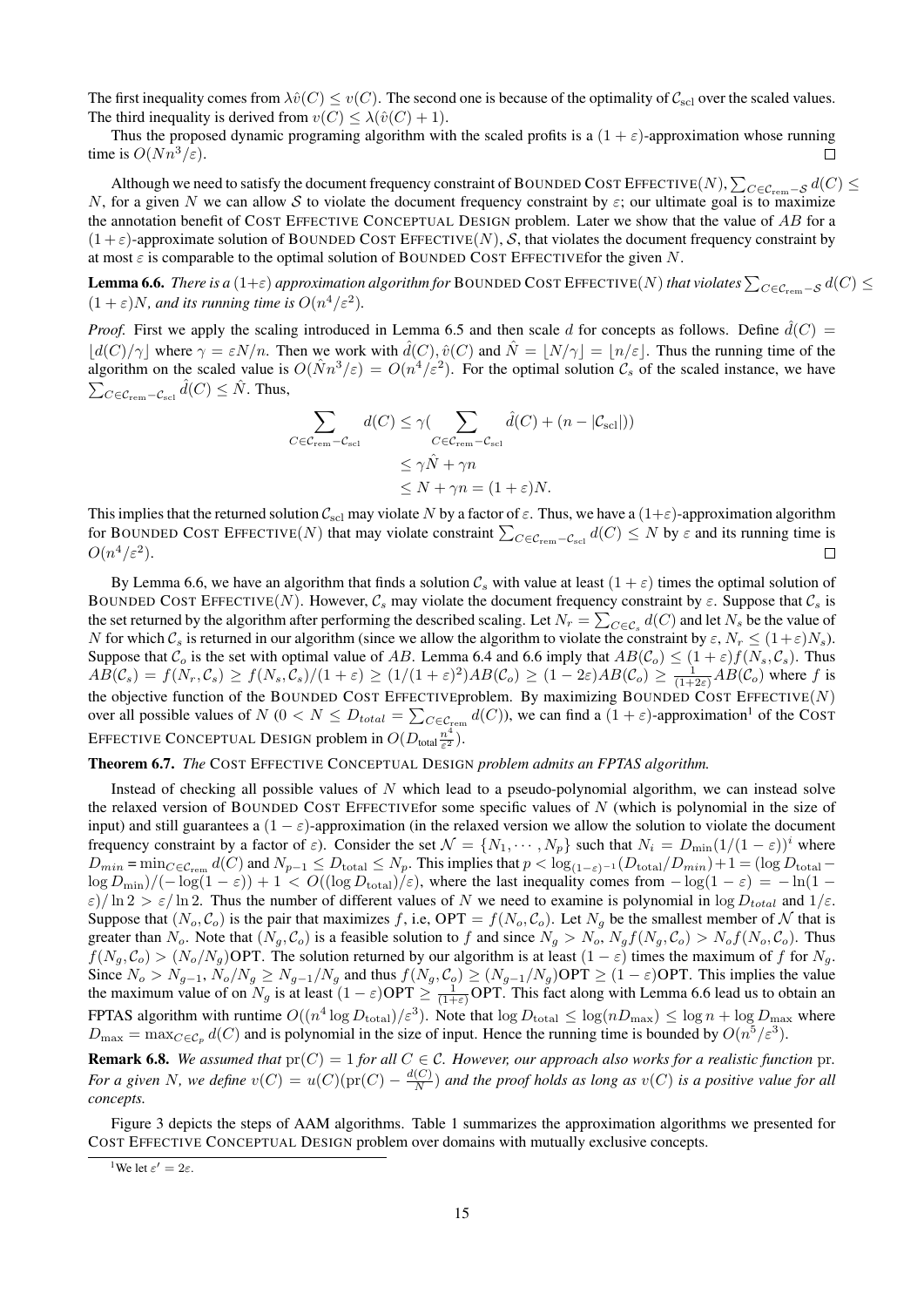**AAM-algorithm**  $\langle\langle Input: \langle C, B, w, u, d, \varepsilon \rangle \rangle\rangle$  $\langle \langle C : \text{set of concepts, } B : \text{available budget to annotator} \rangle \rangle$  $\langle \langle w, u \rangle$  and d represent cost, popularity and frequency of concepts respectively.)  $\langle \langle \varepsilon : \text{approximation guarantee is } 1 + \varepsilon \rangle \rangle$ Let  $D_{\min} = \min_{C \in \mathcal{C}} d(C)$ ,  $D_{\text{total}} = \sum_{C \in \mathcal{C}} d(C)$  and  $SOL = \emptyset$ .  $\langle\!\langle$  Solving several instances of BOUNDED COST EFFECTIVE(N))) For  $(N = D_{\text{min}}; N \leq D_{\text{total}}; N = \frac{N}{1-\varepsilon})$  $C_{\text{rem}} \leftarrow C$  and  $V_{\text{init}} = 0$ . For each  $C \in \mathcal{C}$ If  $d(C) > N$  $\mathcal{C}_{rem} \leftarrow \mathcal{C}_{rem} \setminus C \quad \langle \langle \mathcal{C}_{rem} = \{C \in \mathcal{C} \mid d(C) \leq N \} \rangle \rangle$  $B \leftarrow B - w(C)$   $\langle\langle$  We have to pick  $\mathcal{C} \setminus \mathcal{C}_{\mathrm{rem}}$  in SOL<sub>bnd</sub>) If  $B < 0$  (Check whether BOUNDED COST EFFECTIVE(N) has feasible solution)) break; Give an arbitrary ordering to  $C_{\text{rem}}$ ,  $\{C_1, \cdots, C_n\}$ . For each  $C \in \mathcal{C}_{\text{rem}}$  $v(C) \leftarrow u(C)(1 - \frac{d(C)}{N})$  $\frac{(C)}{N}$   $\Big\langle \!\!\!\Big\langle v(C) \Big\rangle$ : profit of  $C\big\rangle\!\!\!\Big\rangle$ Let  $M_{\text{rem}} = \max_{C \in \mathcal{C}_{\text{rem}}} v(C)$  and  $n_{\text{rem}} = |\mathcal{C}_{\text{rem}}|$ .  $\lambda \gets \frac{\varepsilon M_{\rm rem}}{n_{\rm rem}}, \gamma \gets \frac{\varepsilon N}{n_{\rm rem}}, \hat{N} \gets \lfloor \frac{N}{\gamma} \rfloor$ For each  $C \in \mathcal{C}_{\mathrm{rem}}$  $\hat{v}(C) \leftarrow \lfloor \frac{v(C)}{\lambda_C} \rfloor$  $\langle$ Scale profit function $\rangle$  $\hat{d}(C) \leftarrow |\frac{d(C)}{d(C)}|$ For  $(X = 0; X \leq \hat{N}; X = X + 1)$  $\langle \langle$  Scale frequency function $\rangle$  $Q[0, 0, X] \leftarrow 0$  $\langle \langle \text{SOL}_{\text{bnd}}[i, P, X] \rangle$  contains a set of concepts achieving  $Q[i, P, X]$ )  $SOL_{bnd}[0, 0, X] \leftarrow \emptyset$  $\langle \langle$ Dynamic programming (DP) on scaled values; Q represents the table of DP $\rangle$ For  $(X = 0; X \leq \hat{N}; X = X + 1)$ For  $(P = 1; P \leq P_{\text{max}}; P = P + 1)$  $Q[0, P, X] \leftarrow \infty$ For  $(i = 1; i \leq n_{\text{rem}}; i = i + 1)$ For  $(X = 0; X \leq \hat{N}; X = X + 1)$ For ( $P = 0$ ;  $P \le P_{\text{max}}$ ;  $P = P + 1$ ) Let  $\hat{P}_i \leftarrow \min\left\{P - \hat{v}(C_i), 0\right\}$ If  $Q[i-1, P, X-d(C_i)] < Q[i-1, \hat{P}_i, X] + w(C_i)$  $Q[i, P, X] \leftarrow Q[i-1, P, X - d(C_i)]$  $SOL_{bnd}[i, P, X] \leftarrow SOL[i-1, P, X - d(C_i)]$ Else  $Q[i, P, X] \leftarrow Q[i-1, \hat{P}_i, X] + w(C_i)$  $\mathrm{SOL}_{\mathrm{bnd}}[i, P, X] \leftarrow \mathrm{SOL}[i-1, \hat{P}_i, X] \cup C_i$  $P_N \gets \max\left\{A \mid Q[n_{\text{rem}}, A, \hat N] \leq B\right\}$   $\langle\!\langle$  Max profit with budget  $B \rangle\!\rangle$ If  $AB(SOL_{\text{bnd}}[n_{\text{rem}}, P_N, \hat{N}] > AB[SOL])$   $\langle\langle \text{Compare } AB \text{ values} \rangle$  $SOL \leftarrow SOL_{bnd}[n_{rem}, P_N, N]$ Return SOL

Figure 3: Description of AAM algorithm

| Algorithm  | Approximation ratio | Running time           |
|------------|---------------------|------------------------|
| <b>APM</b> | $2 + \varepsilon$   | $O(n^3/\varepsilon)$   |
| AAM        | $+\varepsilon$      | $O(n^5/\varepsilon^3)$ |

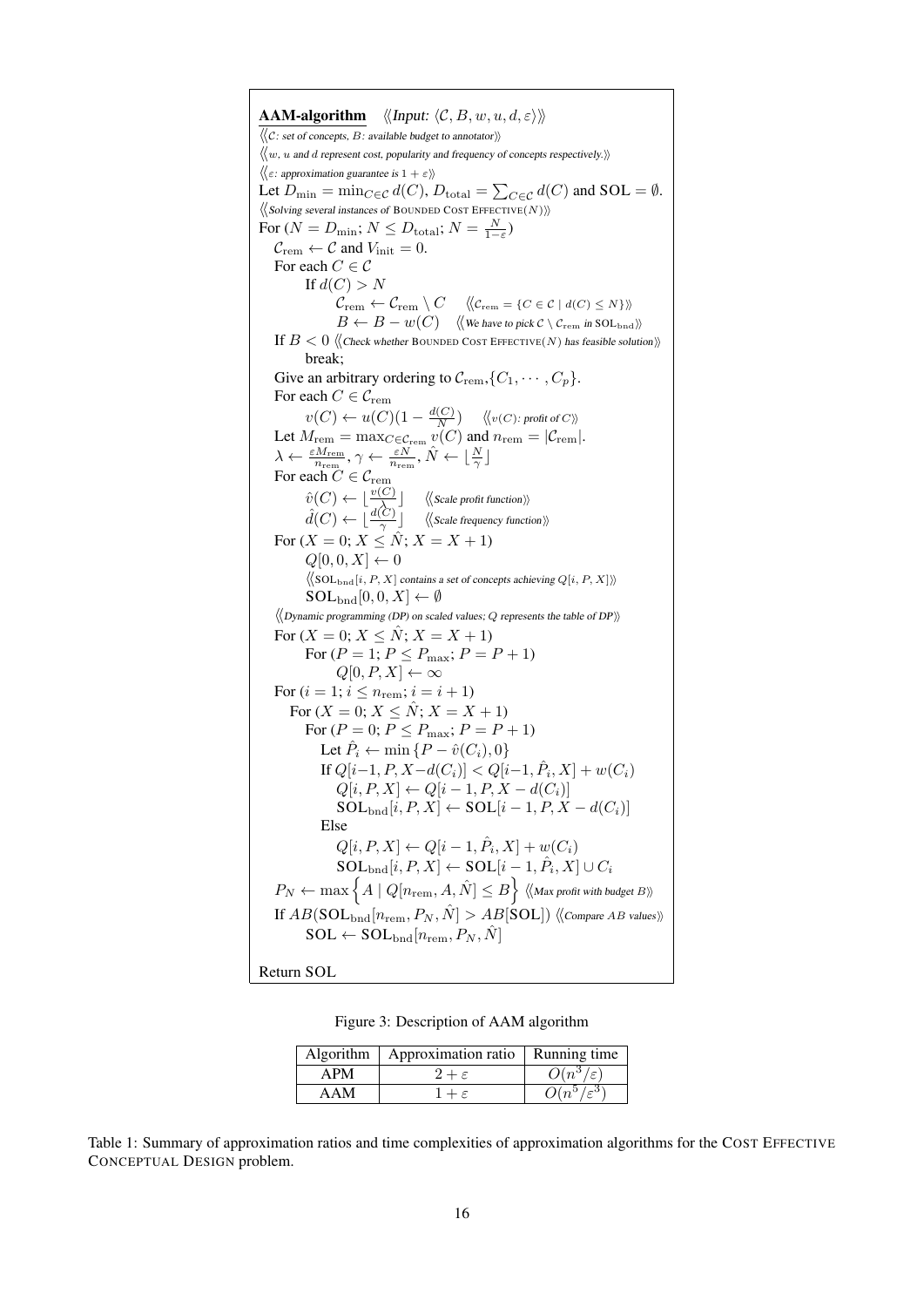| M1             | relation: "NATO"                  | causal agent: "Scottie Pippen"                        |
|----------------|-----------------------------------|-------------------------------------------------------|
| M <sub>2</sub> | event: "Jesus Christ crucifixion" | written communication: "The Adventures of Tom Sawyer" |
| M3             | person: "Michael Jordan"          | event:" Opening for Final Fantasy 7"                  |
| N1             | series: "American Idol"           | literary_composition: "Gone With The Wind"            |

Table 2: Examples of annotated queries for domain M1, M2, M3, and N1.

# 7 Experiments

### 7.1 Experiment Setting

Domains: To validate the accuracy of the annotation benefit function and the effectiveness of our conceptual design algorithms, we use concepts from YAGO ontology version 2008-w40-2 [43]. YAGO organizes its concepts using IS-A (i.e. parent-child) relationships in a DAG with a single root. We define a *level* as a set of concepts that have the same distance (in terms of the number of edges) from the root of the ontology. Most levels in the DAG generally contain a set of mutually exclusive concepts. We select three domains from this ontology for our experiments. All concepts in each domain are mutually exclusive and have at least one instance in our dataset. *Domain M1* consists of 7 concepts from the third level of the ontology. The popularities  $(u)$  and frequencies  $(d)$  of concepts in domain M1 are shown in figure 4. We further select two larger domains from the YAGO ontology to evaluate the average-case performance ratios and efficiency of our approximation algorithms. *Domain M2* consists of 76 mutually exclusive concepts from the fourth level of the ontology, such as *location* and *event*. Since we would like to evaluate our algorithms over domains with more concrete concepts, we expand some relatively abstract concepts such as *whole* to their descendants on the sixth level of the ontology and created a third domain, called *domain M3*. This domain consists of 87 concepts such as *person* and *animal*. We also select an additional domain, called *N1*, from the fifth level of YAGO with 10 concepts whose concepts are not guaranteed to be mutually exclusive. We use this domain to validate the annotation benefit formula for the domains with no constraint and measure the empirical approximation ratio of APM over these domains.

Dataset: We use a semantically annotated version of the Wikipedia collection that is created from the October 8, 2008 dump of English Wikipedia articles [43]. This collection uses concepts from the YAGO ontology. It contains 2,666,190 Wikipedia articles, of which 1,470,661 are annotated. For each domain, we have selected all documents that contains an annotation of a concept in the domain and created a dataset for that domain. The datasets for domain M1, M2, M3 and N1 contain 525,703, 399,792, 927,848 and 186,952 documents respectively. Each annotation contains a confidence value that indicates the accuracy of the annotation. We have used the average confidence values over all annotations of a concept to compute its annotation accuracy. The accuracies of annotations are between 0.75-0.95 for in domain M1, between 0.8-0.95 in domain M2 and M3, and between 0.8-0.94 in domain N1.

Query Workload: We use a subset of the MSN query log whose target URLs are Wikipedia articles [17]. Each query contains between 2 to 6 keywords and has one to two relevant answers. Because the query log does not list the concept behind each query, we adopt an automatic approach to find the concepts associated with the query. Given a domain, for each query we find the concept from the domain whose instance(s) match the query terms in its relevant answers. We ignore the queries that match instances from multiple concepts in their relevant answers as these queries do not comply with our query model. The effectiveness of answering some queries may not be improved from semantically annotating the collection [12, 41]. For instance, all candidate answers for a query may contain matched instances of the same concept. In order to reasonably evaluate our algorithms, we have not considered the queries whose rankings are the same over the unannotated version and the fully annotated version (i.e. annotating all concepts in the domain) of the collection. This method leads to collecting 98 (98 unique), 187 (118 unique), 1737 (972 unique), and 199 (138 unique) queries for domain M1, M2, M3, and N1 respectively. Examples of queries for each domains is shown in Table 2.

We use two-fold cross validation to train the  $u$  values for concepts in each domain. Because some concepts may not appear in the query workload, we smooth the  $u$  values using the Bayesian m-estimate method with smoothing parameter 1 and uniform priors [26].

$$
\hat{u}(C) = \frac{\hat{P}(C|QW) + mp}{m + \sum_{C} \hat{P}(C|QW)},
$$

where  $\hat{P}(C|QW)$  is the probability that C occurs in the query workload and p denotes the prior probability. We set the value of the smoothing parameter,  $m$ , to 1 and use uniform prior.

Retrieval System: We index the datasets using Lucene (*lucene.apache.org*) and use BM25 as the underlying retrieval algorithm [37]. Given a query, we first rank its candidate answers using BM25. Then, we apply the information about the concepts in the query and documents to return the documents whose matching instances have the same concept as the concept of the query or to filter out the non-relevant candidate answers for the query if using domain M1, M2 and M3,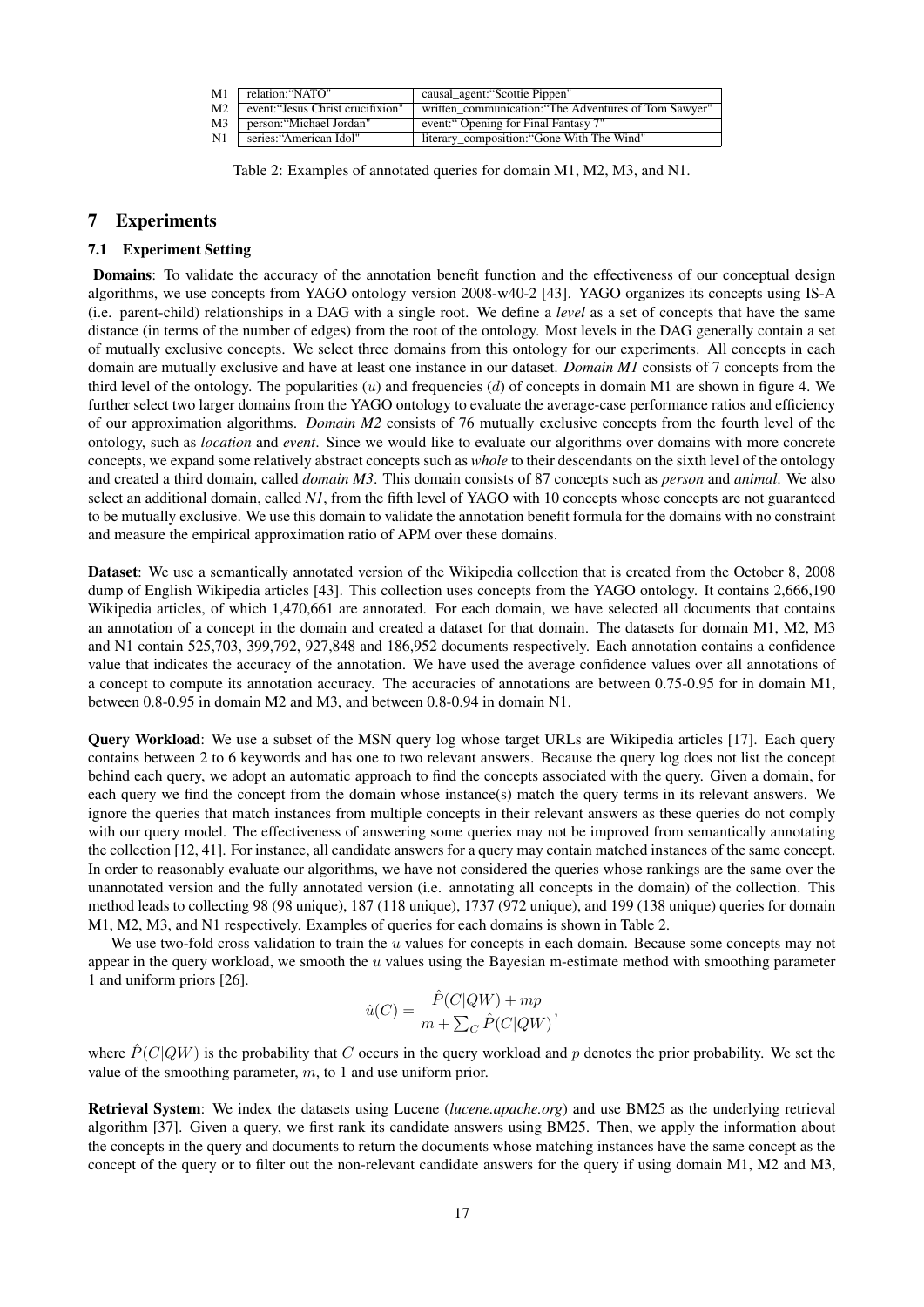

Figure 4: Popularities  $(u)$  and frequencies  $(d)$  of concepts in domain M1

|        | Frequency-based Cost |       |       | Random Cost |       |       |
|--------|----------------------|-------|-------|-------------|-------|-------|
| Budget | Oracle               | PМ    | ΑM    | Oracle      | PМ    | AM    |
| 0.1    | 0.146                | 0.146 | 0.146 | 0.190       | 0.188 | 0.190 |
| 0.2    | 0.207                | 0.207 | 0.207 | 0.208       | 0.205 | 0.208 |
| 0.3    | 0.218                | 0.218 | 0.218 | 0.216       | 0.216 | 0.216 |
| 0.4    | 0.218                | 0.218 | 0.218 | 0.218       | 0.218 | 0.218 |

Table 3: Average p@3 for Oracle, PM, and AM over domain M1.

as explained in Section 4. We performed our experiments on a Linux server with 250 GB of main memory and two quad core processors. We implemented our retrieval system and optimization algorithms using JAVA 1.7.0\_51.

Effectiveness Metrics: Most queries in our query workloads have one relevant answer and the maximum of number of relevant answers per query in the workload is 2. Hence, we measure the effectiveness of answering queries over the dataset using precision at 3 ( $p@3$ ). Since many of our queries have a single relevant answer, we also use mean reciprocal rank (MRR), which is  $\frac{1}{r}$  where r is the rank of the first relevant answer to the query in the ranked list [37]. The value of MRR is larger for ranked lists where the first relevant answer appears at higher positions in the list. We have not defined the Annotation Benefit function based on MRR. However, it will provide additional insights on how accurately the Annotation Benefit function measures the effectiveness and user satisfaction from conceptual designs and the the ranking qualities delivered by our cost effective conceptual design algorithms. We measure the statistical significance of our results using the paired-t-test at a significant level of 0.05. The statistically significant improvements are marked in bold in the reported results.

Cost Metrics: We use two types of costs for concept annotation development and maintenance in our experiments. We hypothesize that the cost of building, running, and maintaining an annotator for a concept may be proportional to its frequency as its instances may appear in more diverse contexts in a collection, which may lead to a larger number of rules/features for an annotator and longer running time. We call this type of cost assignment *frequency-based cost*. We also evaluate our algorithms by assigning randomly generated costs to the concepts in a domain. We call this type of cost assignment *random cost*. We report the average  $p@3$  over 40 sets of random costs for each budget. We use a range of budgets between 0 and 1 with step size of 0.1, where 1 means sufficient budget to annotate all concepts in a domain.

### 7.2 Model Validation

In this section, we investigate whether the Annotation Benefit function accurately estimates the likelihood of improvement in effectiveness of answering queries over annotated collections.

|               | Frequency-based Cost |       |       | Random Cost |           |       |  |
|---------------|----------------------|-------|-------|-------------|-----------|-------|--|
| <b>Budget</b> | Oracle               | PМ    | AM    | Oracle      | <b>PM</b> | AM    |  |
| 0.1           | 0.271                | 0.271 | 0.271 | 0.442       | 0.440     | 0.442 |  |
| 0.2           | 0.491                | 0.491 | 0.491 | 0.513       | 0.509     | 0.513 |  |
| 0.3           | 0.551                | 0.551 | 0.551 | 0.543       | 0.542     | 0.542 |  |
| 0.4           | 0.551                | 0.551 | 0.551 | 0.549       | 0.549     | 0.549 |  |
| 0.5           | 0.551                | 0.551 | 0.551 | 0.551       | 0.551     | 0.550 |  |
| 0.6           | 0.551                | 0.551 | 0.551 | 0.551       | 0.551     | 0.551 |  |

Table 4: Average MRR for Oracle, PM, and AM over domain M1.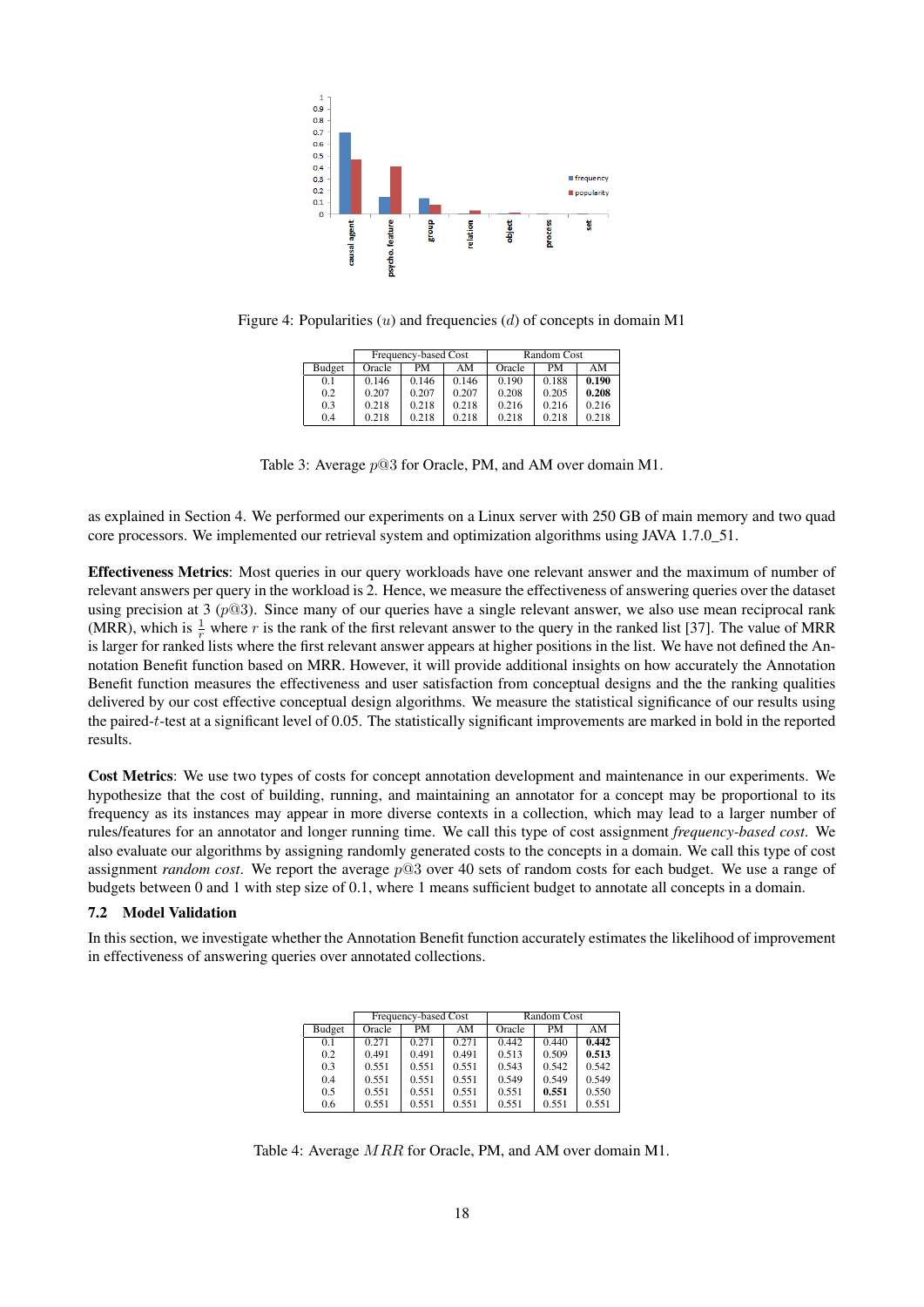#### 7.2.1 Domain with Mutually Exclusive Concepts

We use three algorithms in this set of experiments. Given complete information about the relevant answers of queries, *Oracle* checks all possible designs in a domain whose costs do not exceed a fixed budget and delivers the design with maximum  $p@3$  or  $MRR$  over all queries. Clearly, Oracle cannot be used in a real-world setting as a query interface does not know the relevant answers for the queries at query time. Because the designs returned by Oracle deliver the maximum possible effectiveness for answering queries, we use its results to measure how accurately practical methods predict the amount of improvement in effectiveness of answering queries achieved by a design. *AM* is a brute force algorithm that picks the design with maximum Annotation Benefit over a domain given a fixed budget. An intuitively appealing heuristic for finding a design is to select the concepts that are most queried by users. The *PM* algorithm implements this heuristic. PM is a brute force algorithm that finds the design with the maximum value of  $\sum_{C \in S} u(C) \text{pr}(C)$  over a domain given a fixed budget. Since all these algorithms use exhaustive search methods, running them over a domain with a large number of concepts is not practical. Thus, we evaluate these algorithms only over domain M1. In order to precisely evaluate the estimation accuracy of the Annotation Benefit function, we assume that AM has the exact values of concept frequencies. We will explain how to estimate the frequencies of concepts without fully annotating them in Section 7.3.

Table 3 and 4 show the values of  $p@3$  and  $MRR$  over domain M1 delivered by AM and PM using frequency-based and random costs. We have omitted the results of Oracle, AM, and PM for budgets from 0.5-0.9 in table 3 and from 0.7-0.9 in table 4, because their results are the same as the ones for budgets 0.4 and 0.6 in these tables. Since the number of concepts in domain 1 is rather small, there are few feasible solutions that can exhaust the budget, given a modest or large budget. Hence, all algorithms find the same or very similar designs for these budgets over domain M1.

The designs returned by Oracle, AM, and PM deliver the same values of  $p@3$  for answering queries over all budgets for frequency-based cost. In this setting, AM and PM pick the same designs for all budgets between 0.1 and 0.8. The designs selected by AM and PM are different for budget 0.9. Nonetheless, both designs contain 6 out of 7 available concepts in the domain. Answering queries over an annotated collection that contains annotation for all but one of the concepts in the domain will be as effective as answering queries over the fully annotated collection. Therefore, they both achieve the same values of  $p@3$  and MRR. Further, the cost distribution in the frequency based cost setting is very skewed in domain M1. Since the number of concepts is rather small in domain M1 and the cost distribution is skewed, there are very few feasible solutions that can maximize the objective functions of either AM or PM given a small budget. For example, with budget equal to 0.2, there are only two feasible designs that exhaust the budget and one of them maximizes the objective functions of both AM and PM.

Table 3 and 4 shows that the designs produced by AM deliver more effective results for queries than the ones generated by PM for budgets 0.1 - 0.2 using random cost metric. Since the cost distribution of random costs is not as skewed as the cost distribution for frequency-based costs, there are more feasible solutions for both objective functions than the frequency-based cost setting for small budgets. For example, PM and AM include *causal agent* and *psychological feature*, respectively, in their designs for budget equal to 0.1. These designs are not feasible in the frequency-based cost setting. Since *causal agent* is quite frequent in the collection, the matching instances of this concept appear in most of the top candidate answers for queries with this concept. Hence, AM does only slightly worse than PM in returning answers whose matching instances belong to *causal agent* for queries with this concept. Because AM picks *psychological feature* in its design, it is able to effectively answer the queries from this concept. PM, however, does not pick this concept in its design. Because this concept is not very frequent in the collection, the matching instances of most candidate answers for queries with this concept belong to other concepts. Hence, the PM design returns considerably less effective results for these queries than the AM design. AM returns the same designs as Oracle for budgets 0.1 and 0.2 in the random cost setting.

As the budget becomes larger, both algorithms pick almost all useful (relatively popular and/or frequent) concepts. Thus, overall, the ranking qualities provided by the designs from these methods are almost the same for larger budgets. The designs generated by Oracle, AM, and PM deliver equal values of  $p@3$ . Since  $MRR$  is more sensitive to the position of the top relevant answer than  $p@3$ , the values of  $MRR$  for the Oracle designs are different from the ones for the designs of AM and PM in budget 0.3. In this budget, all methods pick the same designs and deliver the same ranking in most runs. There are some runs where the designs selected by Oracle are different from that of AM and PM. For instance, in one of the runs, Oracle picks *object*, *causal agent*, and *group*, but AM and PM choose *relation causal agent*, and *group* as their designs. It seem reasonable to select *relation* because it has a higher popularity and frequency than *object*. It turns out that the concept of the matching entities in many non-relevant answers for queries whose entities belong to *psychological feature* is *object*. Hence, extracting entities of concept *object* helps the query interface to return more effective results for queries of both concept *object* and *psychological feature*. The documents that contain instances of concept *relation* does not appear as non-relevant answers of most concepts. and extracting them do not improve the effectiveness of answering queries of other concepts as much. We have made the simplifying assumption that the frequency of a concept in the collection is proportional to the number of its instances in the top non-relevant answers for queries of other concept. This observation shows that such assumption might not always hold. We observe a similar situation in budget 0.5. Although,  $MRR$  is not the objective function of the AM algorithm, AM delivers higher values of  $MRR$  than PM and close to Oracle overall.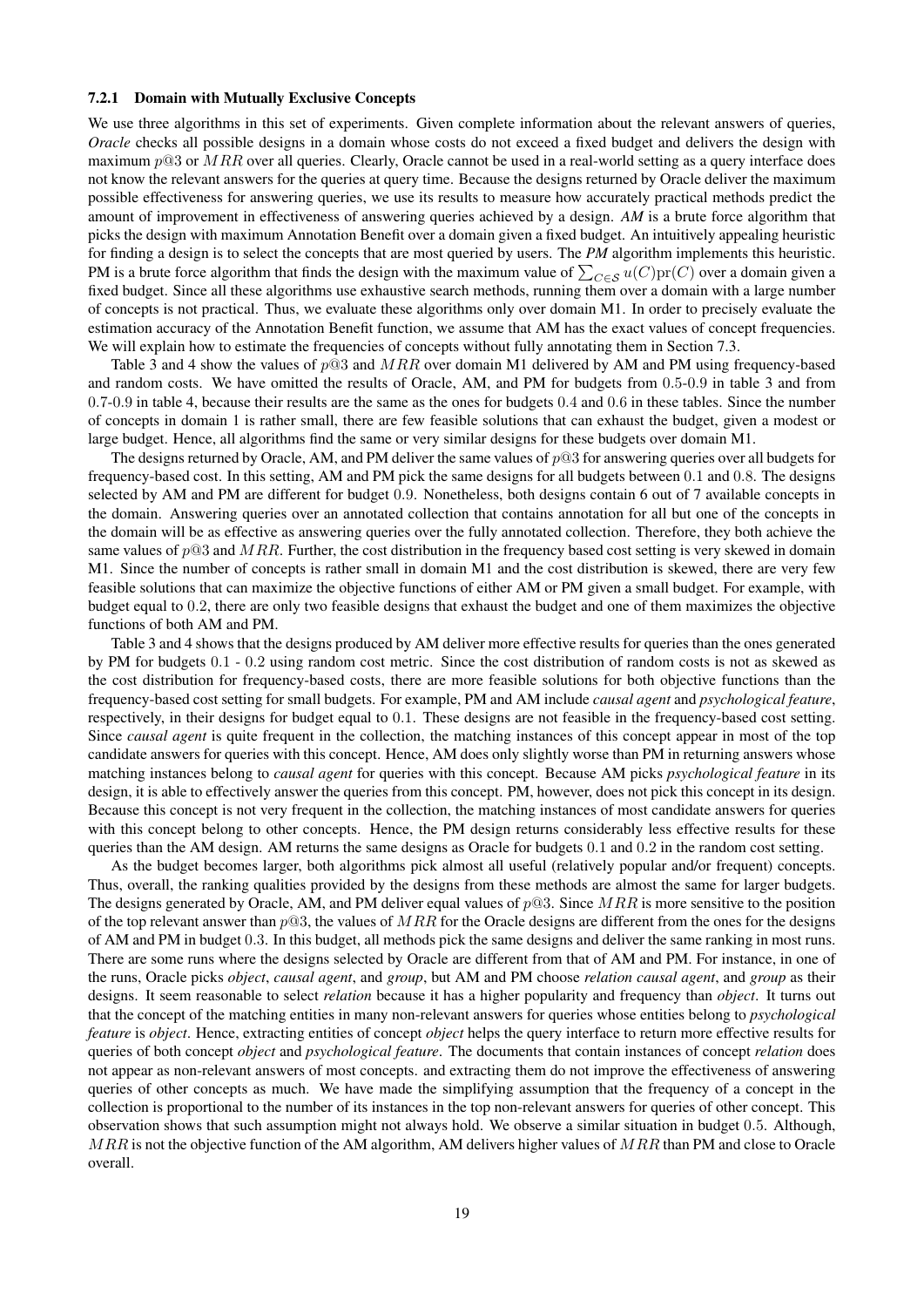|        | Frequency-based Cost |        |                  | Random Cost |        |            |
|--------|----------------------|--------|------------------|-------------|--------|------------|
| Budget | Oracle               | $AM-N$ | $\overline{APM}$ | Oracle      | $AM-N$ | <b>APM</b> |
| 0.1    | 0.191                | 0.191  | 0.191            | 0.173       | 0.173  | 0.160      |
| 0.2    | 0.229                | 0.229  | 0.229            | 0.205       | 0.205  | 0.196      |
| 0.3    | 0.238                | 0.238  | 0.238            | 0.230       | 0.230  | 0.230      |
| 0.4    | 0.238                | 0.238  | 0.238            | 0.235       | 0.235  | 0.235      |
| 0.5    | 0.238                | 0.238  | 0.238            | 0.237       | 0.237  | 0.237      |
| 0.6    | 0.238                | 0.238  | 0.238            | 0.238       | 0.238  | 0.238      |

Table 5: Average  $p@3$  for Oracle, AM-N, and APM ( $\epsilon = 0.001$ ) over Domain N1.

|        | Frequency-based Cost |        |            | <b>Random Cost</b> |        |            |
|--------|----------------------|--------|------------|--------------------|--------|------------|
| Budget | Oracle               | $AM-N$ | <b>APM</b> | Oracle             | $AM-N$ | <b>APM</b> |
| 0.1    | 0.380                | 0.380  | 0.380      | 0.327              | 0.327  | 0.298      |
| 0.2    | 0.457                | 0.457  | 0.457      | 0.401              | 0.400  | 0.377      |
| 0.3    | 0.475                | 0.475  | 0.474      | 0.452              | 0.451  | 0.450      |
| 0.4    | 0.475                | 0.475  | 0.474      | 0.465              | 0.464  | 0.464      |
| 0.5    | 0.475                | 0.475  | 0.474      | 0.473              | 0.472  | 0.472      |
| 0.6    | 0.475                | 0.475  | 0.474      | 0.475              | 0.475  | 0.475      |

Table 6: Average MRR for Oracle, AM-N, and APM ( $\epsilon = 0.001$ ) over Domain N1.

### 7.2.2 Domains without constraints regrading the overlap of concepts

We use two algorithms in this set of experiments. *Oracle* is the same algorithm used in validation experiments for domains with mutually exclusive concepts. *AM-N* is a brute force algorithm that picks the design with maximum Annotation Benefit over a domain with no constraint given a fixed budget. Since *PM* heuristic is very similar to *AM-N*, we do not report its results in this section.

Table 5 and 6 show the values of  $p@3$  and  $MRR$ , respectively, over domain N1 delivered by Oracle and AM-N using frequency and random cost metrics. All results for budget 0.7-0.9 are omitted as they are the same as the results over budget 0.6. Note that since the number of concepts in domain N1 is larger than domain M1, this increases the running time of Oracle. Due to limited amount of time, we perform the experiment over domain N1 using 20 sets of random costs.

Overall, ranking quality delivered by AM-N is the same as Oracle. AM-N and Oracle pick the same design for all budgets for frequency-based cost. Intuitively, more popular and accurately annotated concepts should deliver a better ranking quality for domains without any constraint because query interface can use only the annotations for the concept of each query to improve the ranking quality of its answers. As opposed to the domain with mutually exclusive concepts, query interface cannot use annotations of concepts other that the concept in the query to filter non-relevant answers. AM-N generally picks the same designs as Oracle for runs of random costs. AM-N chooses different designs from Oracle in a few runs. For instance, in one of the run, PM picks *area* which is slightly more popular than *dramatic composition* where Oracle picks the latter instead. However, both designs lead to almost the same amount of improvement in ranking qualities for queries. These results confirms our assumption that Annotation Benefit formula is suited as an objective function for domains with not constraint.

### 7.3 Effectiveness of Approximation Algorithms

### 7.3.1 Parameters Estimation

In addition to the popularities  $(u)$  of concepts in the query workload, AAM requires the value of the frequency  $(d)$  for each concept in the collection. The exact frequency of a concept, however, cannot be determined before annotating all its instances. One may estimate the values of frequencies for concepts from previous rounds of annotating the collection [25], or using fast and easy-to-develop classification algorithms [27]. We estimate the frequencies of concepts using a small sample of randomly selected documents from the collection. For each domain, we calculate the frequency of each concept over a random sample of 384 documents from the collection which corresponds to an estimation error rate of 5% under the 95% confidence level. Similar to computing concepts' popularities, we smoothed the value of  $d$  using Bayesian  $m$ -estimate with smoothing parameter of 1 and uniform priors to smooth the estimations, particularly for the concepts with the estimated frequencies of 0 [26].

#### 7.3.2 Domains With Mutually Exclusive Concepts

Tables 7, 9, 8, and 10 show the values of  $p@3$  and  $MRR$  for the APM and AAM algorithms for all mutually exclusive domains using frequency-based and random costs, respectively. Generally, the designs generated by AAM improve the values of  $p@3$  and  $MRR$  significantly more than the designs produced by APM, over all domains and both types of cost metrics. As discussed in Section 4, the optimal design should balance three types of impacts. First, it should contain the most popular concepts so the query interface can return potentially relevant answers to as many queries as possible. Second, if a concept is very frequent, most candidate answers for queries with this concept contain matching instances of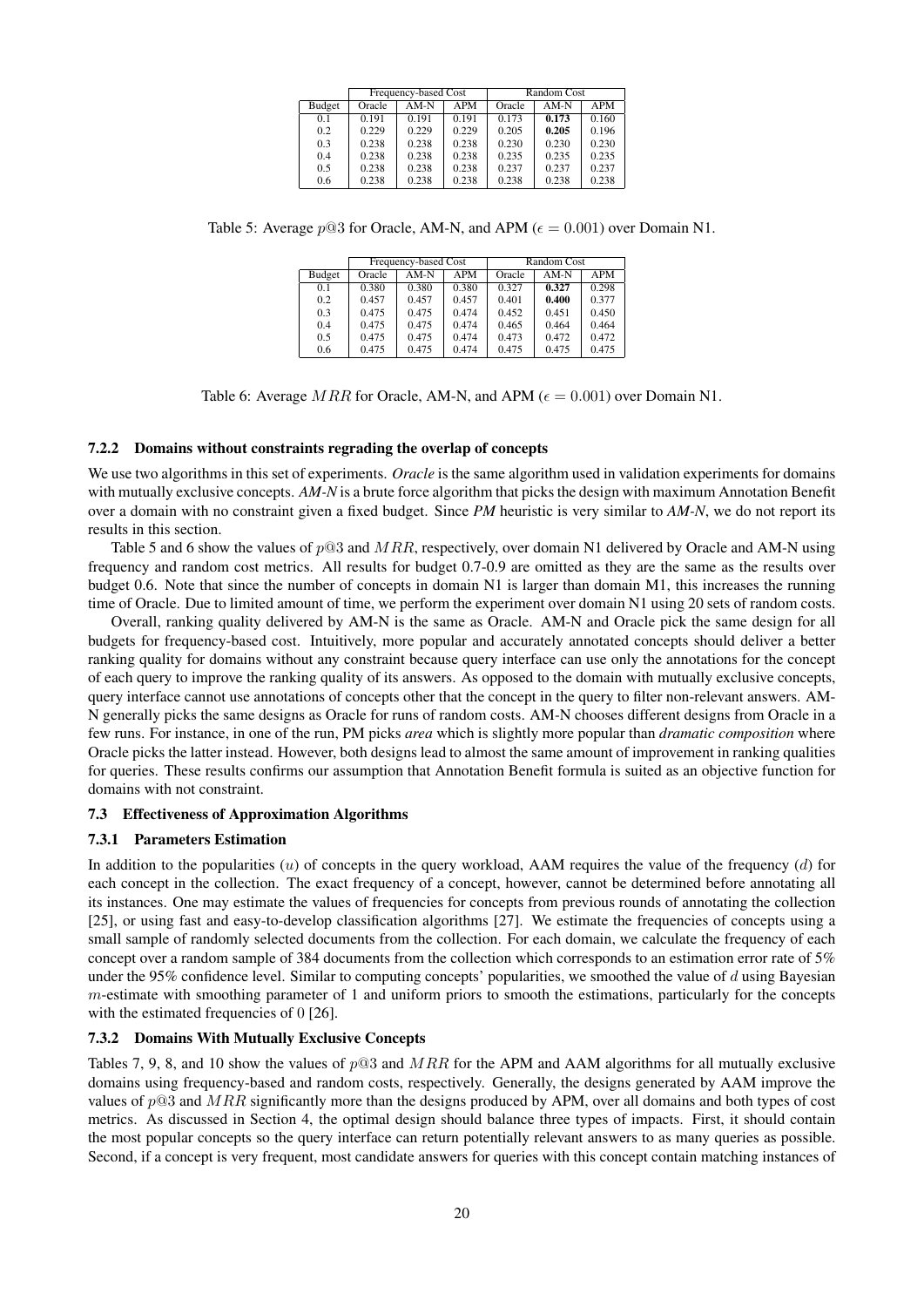| Domain | Domain M1 |       |       | Domain M2 |       | Domain M3 |  |
|--------|-----------|-------|-------|-----------|-------|-----------|--|
|        | APM       | AAM   | APM   | AAM       | APM   | AAM       |  |
| 0.1    | 0.146     | 0.146 | 0.196 | 0.230     | 0.145 | 0.145     |  |
| 0.2    | 0.177     | 0.207 | 0.203 | 0.237     | 0.164 | 0.165     |  |
| 0.3    | 0.218     | 0.218 | 0.205 | 0.239     | 0.175 | 0.176     |  |
| 0.4    | 0.218     | 0.218 | 0.203 | 0.241     | 0.183 | 0.196     |  |
| 0.5    | 0.218     | 0.218 | 0.237 | 0.241     | 0.175 | 0.198     |  |
| 0.6    | 0.218     | 0.218 | 0.239 | 0.241     | 0.202 | 0.202     |  |
| 0.7    | 0.218     | 0.218 | 0.241 | 0.241     | 0.202 | 0.202     |  |
| 0.8    | 0.211     | 0.218 | 0.235 | 0.241     | 0.202 | 0.202     |  |
| 0.9    | 0.218     | 0.218 | 0.241 | 0.241     | 0.202 | 0.202     |  |

Table 7: Average  $p@3$  for AAM (with  $\epsilon = 0.1$ ) and APM (with  $\epsilon = 0.001$ ) using frequency-based costs.

| Domain |       | Domain M1 |       | Domain M <sub>2</sub> |       | Domain M3 |  |
|--------|-------|-----------|-------|-----------------------|-------|-----------|--|
|        | APM   | AAM       | APM   | AAM                   | APM   | AAM       |  |
| 0.1    | 0.271 | 0.271     | 0.461 | 0.585                 | 0.311 | 0.310     |  |
| 0.2    | 0.383 | 0.491     | 0.521 | 0.616                 | 0.377 | 0.369     |  |
| 0.3    | 0.551 | 0.551     | 0.549 | 0.642                 | 0.419 | 0.406     |  |
| 0.4    | 0.551 | 0.551     | 0.535 | 0.646                 | 0.445 | 0.476     |  |
| 0.5    | 0.551 | 0.551     | 0.637 | 0.646                 | 0.430 | 0.484     |  |
| 0.6    | 0.551 | 0.551     | 0.641 | 0.646                 | 0.503 | 0.503     |  |
| 0.7    | 0.551 | 0.551     | 0.646 | 0.646                 | 0.503 | 0.503     |  |
| 0.8    | 0.510 | 0.551     | 0.638 | 0.644                 | 0.503 | 0.503     |  |
| 0.9    | 0.551 | 0.551     | 0.646 | 0.646                 | 0.503 | 0.503     |  |

Table 8: Average MRR for AAM (with  $\epsilon = 0.1$ ) and APM (with  $\epsilon = 0.001$ ) using frequency-based costs.

this concept. Hence, if the concept is relatively costly, the optimal design should not include these concepts as they may not worth annotating. Third, it should contain relatively frequent and inexpensive concepts so that the query interface can eliminate many non-relevant answers from the list of results for the queries whose concepts are not in the design.

In our experiments, the designs produced by APM have larger overall popularities  $(u$  values) than the designs selected by AAM, across all domains and cost metrics. We have observed that in general the most popular concepts in users' queries may not be the most frequent ones in the collection. The designs picked by AAM do not normally include the most popular concepts. Instead, they contain a larger number of relatively popular concepts than the designs selected by APM over all domains and cost metrics. Generally, relatively popular concepts are also rather frequent. Since the overall frequencies of the designs produced by AAM are generally larger than the ones selected by APM, they help the query interface to eliminate more non-relevant answers from the results of the queries whose concepts are not included in these designs. Because these designs include relatively popular concepts, they also help the query interface to return the relevant answers to a relatively large number of queries.

In a small number of cases, the designs generated by APM deliver a larger  $p@3$  than the ones produced by AAM. Although the differences between AAM and APM in these cases are not statistically significant, it is interesting to explore the reasons behind these improvements. The designs generated by APM for budget 0.3 and 0.4 over domain M1 using random costs deliver larger values of  $p@3$  than the designs of AAM. In both budgets, the relative effectiveness improvement of APM over AAM in each budget is due to a single run where APM selects a design with larger value of Annotation Benefit than the design picked by AAM. This illustrates the fact that both methods are approximation algorithms and sometimes they may return quite different answers from their optimal solutions.

Generally, the differences between the ranking quality achieved by the designs of AAM and APM are smaller for larger budgets across all domains and cost metrics. This is mainly due to the fact that AAM and APM can afford to include most of the popular and frequent concepts in their designs for medium or large budgets. Adding the concepts that are rare in the collection or query workload does not improve the effectiveness of answering queries considerably.

| Domain |       | Domain M1 | Domain M2 |       | Domain M3  |       |
|--------|-------|-----------|-----------|-------|------------|-------|
|        | APM   | AAM       | APM       | AAM   | <b>APM</b> | AAM   |
| 0.1    | 0.179 | 0.189     | 0.221     | 0.240 | 0.192      | 0.202 |
| 0.2    | 0.201 | 0.207     | 0.223     | 0.240 | 0.193      | 0.202 |
| 0.3    | 0.215 | 0.214     | 0.226     | 0.240 | 0.194      | 0.202 |
| 0.4    | 0.218 | 0.217     | 0.227     | 0.240 | 0.195      | 0.202 |
| 0.5    | 0.218 | 0.218     | 0.229     | 0.241 | 0.197      | 0.202 |
| 0.6    | 0.218 | 0.218     | 0.231     | 0.241 | 0.197      | 0.202 |
| 0.7    | 0.218 | 0.218     | 0.232     | 0.241 | 0.198      | 0.202 |
| 0.8    | 0.218 | 0.218     | 0.234     | 0.241 | 0.199      | 0.202 |
| 0.9    | 0.218 | 0.218     | 0.237     | 0.241 | 0.202      | 0.202 |

Table 9: Average  $p@3$  of AAM (with  $\epsilon = 0.3$ ) and APM (with  $\epsilon = 0.001$ ) using random costs.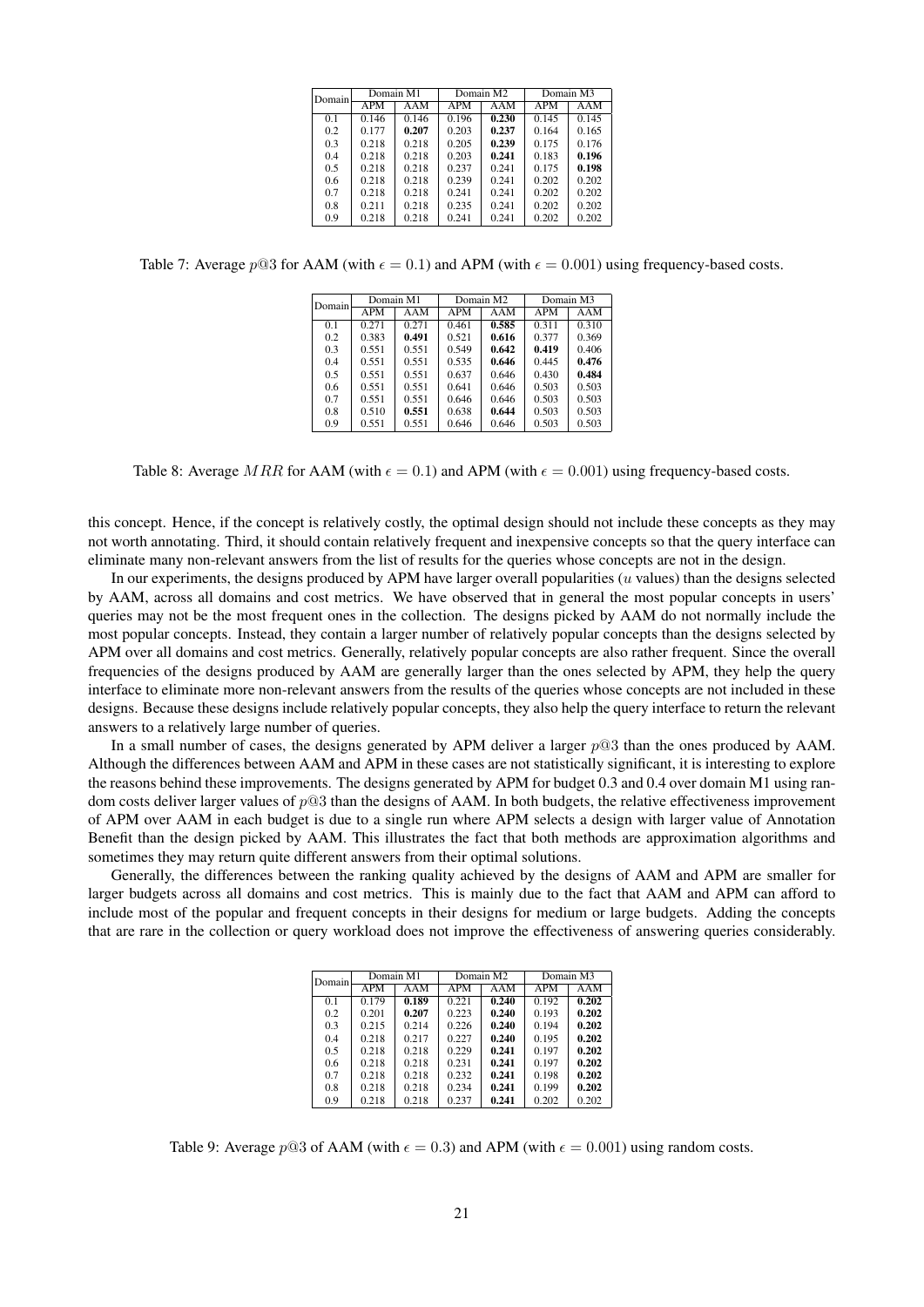| Domain | Domain M1 |       | Domain M <sub>2</sub> |       | Domain M3 |       |
|--------|-----------|-------|-----------------------|-------|-----------|-------|
|        | APM       | AAM   | <b>APM</b>            | AĀM   | APM       | AAM   |
| 0.1    | 0.388     | 0.438 | 0.517                 | 0.641 | 0.479     | 0.502 |
| 0.2    | 0.471     | 0.512 | 0.532                 | 0.643 | 0.482     | 0.503 |
| 0.3    | 0.534     | 0.541 | 0.554                 | 0.644 | 0.486     | 0.503 |
| 0.4    | 0.550     | 0.549 | 0.565                 | 0.645 | 0.488     | 0.503 |
| 0.5    | 0.551     | 0.551 | 0.568                 | 0.645 | 0.491     | 0.503 |
| 0.6    | 0.551     | 0.551 | 0.585                 | 0.645 | 0.493     | 0.503 |
| 0.7    | 0.551     | 0.551 | 0.594                 | 0.645 | 0.494     | 0.503 |
| 0.8    | 0.551     | 0.551 | 0.609                 | 0.646 | 0.495     | 0.503 |
| 0.9    | 0.551     | 0.551 | 0.622                 | 0.646 | 0.503     | 0.503 |

Table 10: Average MRR of AAM (with  $\epsilon = 0.3$ ) and APM (with  $\epsilon = 0.001$ ) using random costs.

|  |            | E         |    |                             |    |  |
|--|------------|-----------|----|-----------------------------|----|--|
|  | AAM        | Domain M1 |    |                             |    |  |
|  |            | Domain M2 |    | 102                         |    |  |
|  |            | Domain M3 | 15 | 128                         |    |  |
|  | <b>APM</b> | Domain M1 |    |                             |    |  |
|  |            | Domain M2 |    | $\mathcal{D}_{\mathcal{A}}$ | 3  |  |
|  |            | Domain M3 | Δ  | 15                          | 15 |  |
|  |            |           |    |                             |    |  |

Table 11: Average running times of AAM and APM (in minutes)

Because domain M1 has a relatively small number of concepts, both algorithms pick similar designs given a smaller amount of budget for this domain than other domains.

In some cases, the designs generated by APM deliver smaller values of  $p@3$  and MRR for larger budgets. For instance, the design for budget 0.8 delivers a smaller value of  $p@3$  than the one for budget 0.7 over domain M1 when frequency-based cost is used. Given sufficient budget, APM may replace reasonably popular and frequent concepts with more popular and less frequent concepts. As discussed in Section 4 and the beginning of this section, this may have a negative impact on p@3 for answering queries over the annotated collection.

The values of  $p@3$  and  $MRR$  for the designs generated by AAM over domain M2 and domain M3 when random costs are used are almost the same over all budgets greater than 0.1. The distribution of frequencies and popularities of concepts are very skewed in these domains, where relatively small number of concepts (e.g. 10 concepts in domain M2) have a large portion of the total frequency and popularity in the domain. Since the costs are assigned randomly, in most runs AAM is able to pick these concepts using a relatively small budget. AAM adds new concepts to this set given larger budgets. The new concepts, however, do not improve the effectiveness of answering queries over the annotated collection.

APM cannot find the set of more popular concepts given a small or moderate budget. The algorithm used in APM has two main steps [34]. It separates concepts into two sets, popular and unpopular. It then uses a dynamic programming method to find the optimal solution from the set of popular concepts. If there are still some budget left, it greedily picks concepts from the set of unpopular concepts until the budget is exhausted. The decision of how to partition concepts into these two sets is based on an approximation, which is not accurate in many cases. Hence, in some cases the concepts that belong to the optimal design may placed in the set of unpopular concepts. The greedy algorithm used to pick the concepts in the unpopular set sorts them based on the ratio of  $\frac{u(C) \times pr(C)}{w(C)}$ , where u is the popularity, pr is the accuracy, and w is the cost of concept C, and select the top concepts. This method leaves out some desired concepts that are relatively popular but expensive.

#### 7.3.3 Domains Without Constraint

We investigate the effectiveness of the version of APM algorithm introduced in Section 6.1 for domains without any constraint. Table 5 and 6 shows the values of  $p@3$  and  $MRR$  over domain N1 delivered by Oracle, AM-N, and APM using frequency-based and random costs. Overall, the results delivered by APM are the same as that of Oracle and AM-N except at budget 0.1 and 0.2 of random cost. APM generally selects the same designs as that of PM. Hence, it delivers the same ranking qualities as the optimal solutions. Since APM is an approximation algorithm, it cannot find solutions that maximizes concept popularity in some runs of random cost. For example, APM picks the design consists of *literary composition* where AM-N picks the design with *series* and *dramatic composition* in one of the runs. The overall popularity of the latter design is larger than the former one. Thus, APM cannot answer queries as effectively as AM-N does. As the costs are quite skewed in frequency-based runs, APM almost always picks the same designs as AM-N in these runs.

### 7.4 Efficiency and Scalability of Approximation Algorithms

This section studies the efficiency and scalability of our approximation algorithms. We show the efficiency and scalability of AAM and APM using frequency-based costs over domains M1, M2 and M3. Our experiments over the random based costs show similar results for the scalability of the algorithms. Since the running time and memory consumption of APM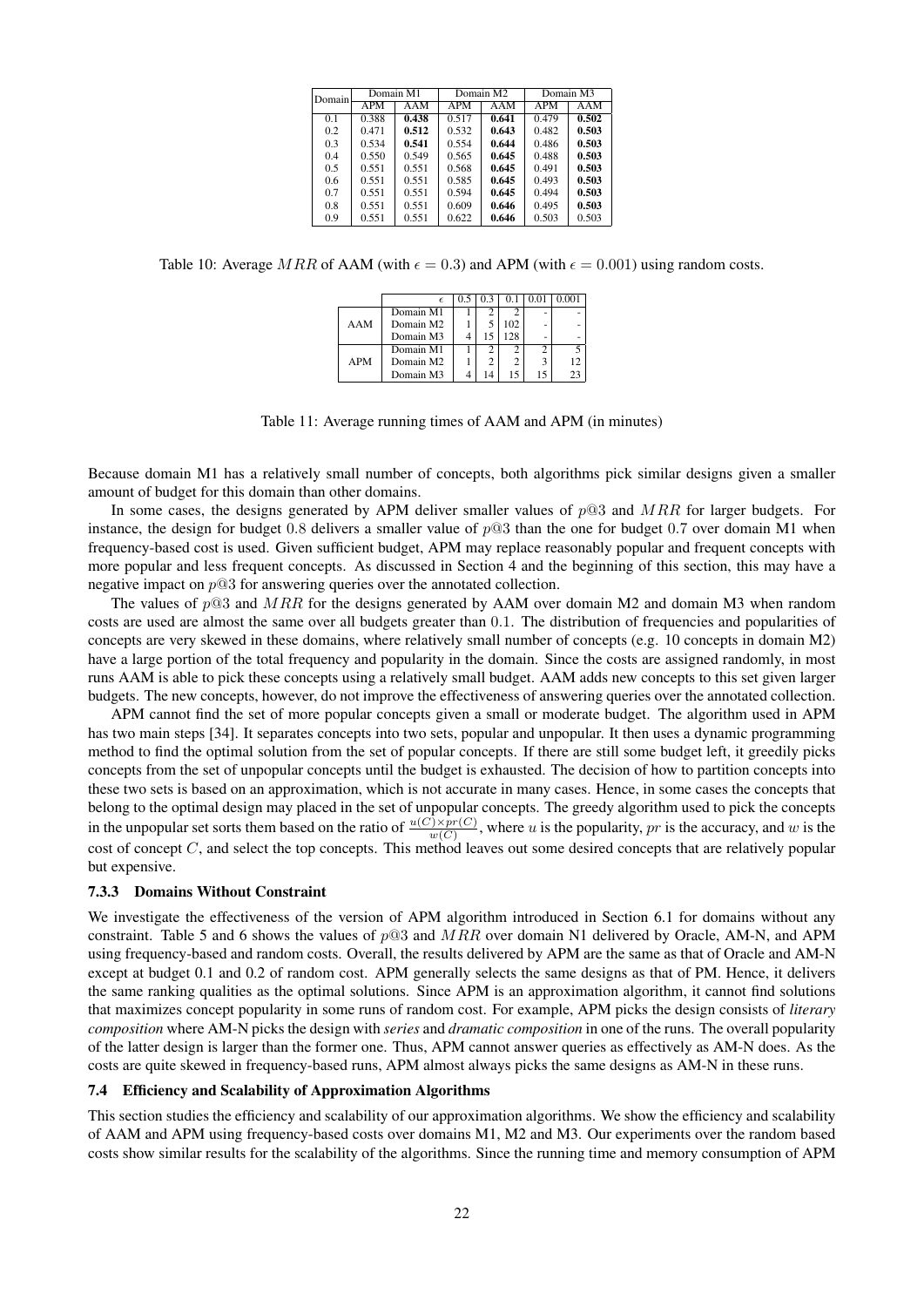|  |            | $\epsilon$ | 0.5  | 0.3  |       |     |      |
|--|------------|------------|------|------|-------|-----|------|
|  | AAM        | Domain M1  | 348  | 492  | 635   | ۰   |      |
|  |            | Domain M2  | 1667 | 6498 | 84139 |     |      |
|  |            | Domain M3  | 1326 | 5608 | 63466 |     |      |
|  | <b>APM</b> | Domain M1  | 184  | 184  | 184   | 215 | 1976 |
|  |            | Domain M2  | 184  | 184  | 184   | 215 | 4933 |
|  |            | Domain M3  | 184  | 184  | 184   | 471 | 7732 |
|  |            |            |      |      |       |     |      |

Table 12: Average memory usages of AAM and APM (in MB)

|            | $\epsilon$ |       | 0.3   |                               |                      |       |
|------------|------------|-------|-------|-------------------------------|----------------------|-------|
|            | Domain M1  | 0.209 | 0.209 | 0.209                         | $\ddot{\phantom{1}}$ |       |
| AAM        | Domain M2  | 0.229 | 0.238 | 10.239                        | ÷,                   |       |
|            | Domain M3  | 0.188 | 0.188 | 10.188                        | -                    |       |
| <b>APM</b> | Domain M1  | 0.204 |       | $0.205 \mid 0.204$            | 0.204                | 0.204 |
|            | Domain M2  | 0.233 | 0.233 | 0.229                         | 0.222                | 0.222 |
|            | Domain M3  | 0.184 |       | $0.183 \mid 0.182 \mid 0.184$ |                      | 0.184 |

Table 13: Average  $p@3$  over all budgets for AAM and APM using different values of  $\epsilon$ 

is similar over the domains with mutually exclusive concepts and the domains without any constraints, we report the scalability results for APM only over the domains with mutually exclusive concepts.

### 7.4.1 Efficiency

Table 11 shows the average running time of APM and AAM algorithms over domain M1, M2, and M3 with budget 0.1 to 0.9 using various several values between 0.5 - 0.001 for  $\epsilon$ . As we expect, the smaller the value of  $\epsilon$  is, the longer the running times of both algorithms are. APM is generally more efficient than AAM, particularly for smaller values of  $\epsilon$ . This observation confirms our comparative analysis of the time complexities of these algorithms in Section 6. We set the value of  $\epsilon$  to 0.1 for AAM and 0.001 for APM in our experiments to evaluate the improvement in effectiveness of answering queries achieved by the designs produced by AAM and APM for frequency-based cost, reported in Section 7.3, we set the value of  $\epsilon$  to 0.1 and 0.001, respectively. According to Table 11, the running times of the algorithms for these values of  $\epsilon$  are reasonable for a design-time task. As we have to run AAM 40 times per budget in the experiments using random costs, reported in Section 7.3, we set the value of  $\epsilon$  to 0.3 in AAM for these experiments. Table 11 indicates that the running time of AAM with this value of  $\epsilon$  is reasonable for a design time task.

Both APM and AAM use dynamic programming approach and keep a table in the main memory to maintain the solutions of their subproblems. Table 12 shows the average memory usage of APM and AAM algorithms over domains M1, M2, and M3 using values from  $0.5$  -  $0.001$  for  $\epsilon$ . Similar to running time, the smaller the value of  $\epsilon$  is, the larger the memory AAM and APM need. Interestingly, AAM uses smaller amount of memory over domain M3 than M2 even though the size of M2 is smaller than M3. We have found that the distributions of costs and frequencies of concepts in domain M3 is more skewed than that of domain M2. Thus, the size of  $C_{rem}$  for domain M3 tends to be smaller than the one for domain M2. Hence, the amount of memory space required to construct the dynamic programming table for AAM in domain M3 is smaller than the one for M2. The size of the main memory table becomes very large (e.g for some budgets it exceeds the available main memory) for  $\epsilon \le 0.01$  in AAM and for  $\epsilon \le 0.001$  in APM. Our results in Section 7.3 indicates that one does not need such small values for  $\epsilon$ , particularly for AAM, in order to find effective designs. Hence, in this paper we have not used such values for epsilon for APM and AAM.

#### 7.4.2 Scalability

One may have to set  $\epsilon$  to values larger than 0.3 or 0.1 for AAM and 0.001 for APM in order to find the desired designs for large domains in reasonable amount of time and using modest memory overheads. Hence, we empirically examine the effect of changes on the values of  $\epsilon$  on the effectiveness of the algorithms. Tables 13 and 14 show the average values of  $p@3$  and MRR for APM and AAM algorithms over domains M1, M2, and M3 using values between 0.5 and 0.001 for  $\epsilon$ . The average values of  $p@3$  and MRR delivered by the designs of AAM is relatively stable across different values of  $\epsilon$  in

|            | $\epsilon$ | 0.5   | 0.3                                   | 0.1   | 0.01               | 0.001 |
|------------|------------|-------|---------------------------------------|-------|--------------------|-------|
|            | Domain M1  |       | $0.325 \mid 0.501 \mid 0.513$         |       | ۰                  |       |
| AAM        | Domain M2  |       | $0.636 \mid 0.635 \mid 0.635$         |       | ٠                  |       |
|            | Domain M3  | 0.451 | 0.449                                 | 0.451 | ٠                  |       |
|            | Domain M1  |       | $0.497$   $0.501$   $0.497$   $0.497$ |       |                    | 0.497 |
| <b>APM</b> | Domain M2  |       | $0.595 \mid 0.595 \mid 0.584 \mid$    |       | 0.586              | 0.586 |
|            | Domain M3  | 0.445 | 0.444                                 |       | $0.439 \mid 0.444$ | 0.444 |

Table 14: Average MRR over all budgets for AAM and APM using different values of  $\epsilon$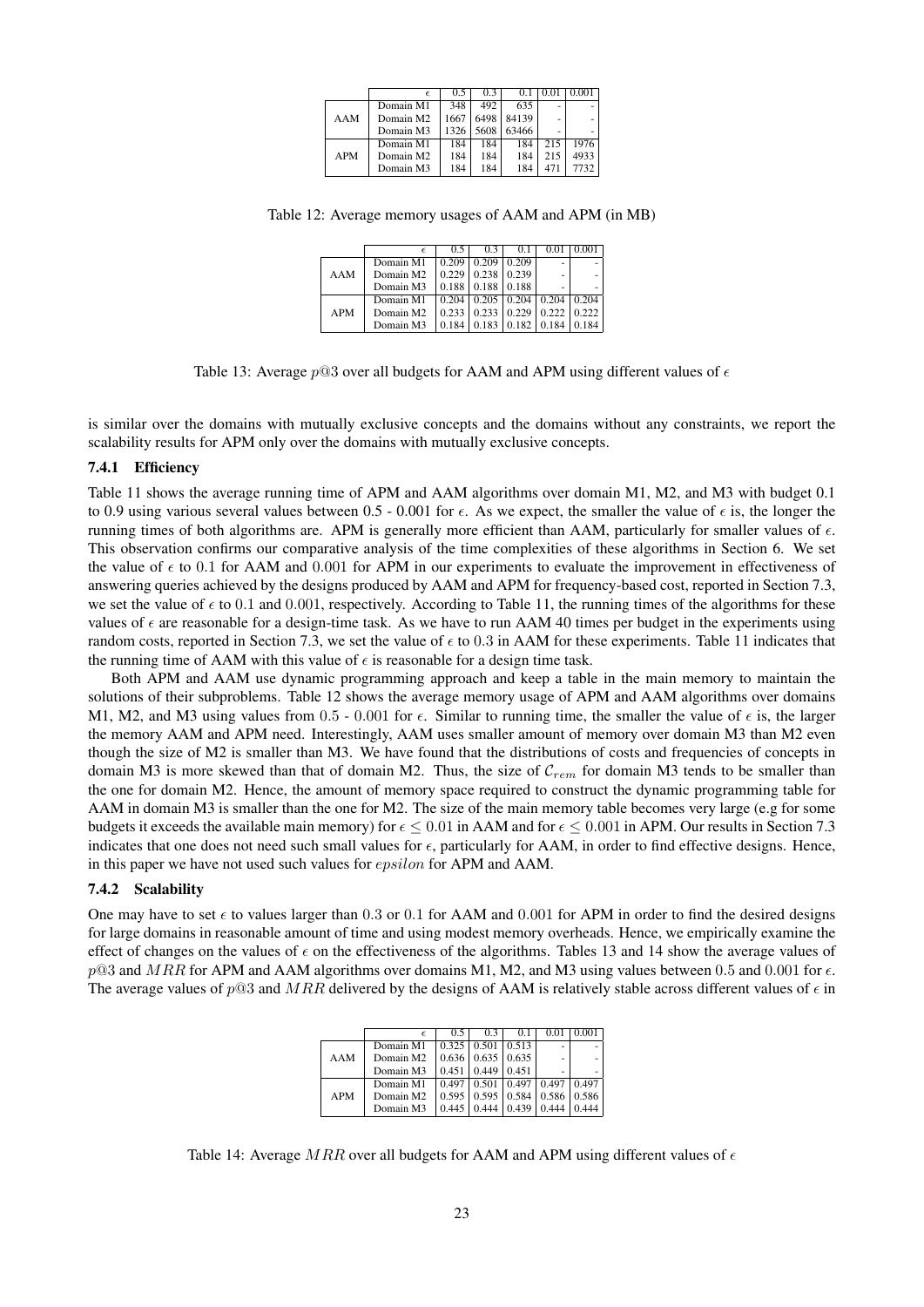|                | Budget | p@3   |       |            | MRR   |       |       |            |       |
|----------------|--------|-------|-------|------------|-------|-------|-------|------------|-------|
| Domain         |        | AAM   |       | <b>APM</b> | AAM   |       |       | <b>APM</b> |       |
|                |        | 0.5   | 0.3   | 0.1        |       | 0.5   | 0.3   | 0.1        |       |
|                | 0.1    | 0.146 | 0.146 | 0.146      | 0.146 | 0.271 | 0.271 | 0.271      | 0.271 |
|                | 0.2    | 0.207 | 0.207 | 0.207      | 0.177 | 0.491 | 0.491 | 0.491      | 0.383 |
|                | 0.3    | 0.218 | 0.218 | 0.218      | 0.218 | 0.551 | 0.551 | 0.551      | 0.551 |
|                | 0.4    | 0.218 | 0.218 | 0.218      | 0.218 | 0.551 | 0.551 | 0.551      | 0.551 |
| M1             | 0.5    | 0.218 | 0.218 | 0.218      | 0.218 | 0.551 | 0.551 | 0.551      | 0.551 |
|                | 0.6    | 0.218 | 0.218 | 0.218      | 0.218 | 0.551 | 0.551 | 0.551      | 0.551 |
|                | 0.7    | 0.218 | 0.218 | 0.218      | 0.218 | 0.551 | 0.551 | 0.551      | 0.551 |
|                | 0.8    | 0.218 | 0.218 | 0.218      | 0.211 | 0.551 | 0.551 | 0.551      | 0.510 |
|                | 0.9    | 0.218 | 0.218 | 0.218      | 0.218 | 0.551 | 0.551 | 0.551      | 0.551 |
|                | 0.1    | 0.232 | 0.230 | 0.230      | 0.196 | 0.590 | 0.585 | 0.585      | 0.461 |
|                | 0.2    | 0.233 | 0.233 | 0.237      | 0.203 | 0.616 | 0.614 | 0.616      | 0.521 |
|                | 0.3    | 0.239 | 0.239 | 0.239      | 0.205 | 0.642 | 0.642 | 0.642      | 0.549 |
|                | 0.4    | 0.241 | 0.241 | 0.241      | 0.203 | 0.646 | 0.646 | 0.646      | 0.535 |
| M <sub>2</sub> | 0.5    | 0.241 | 0.241 | 0.241      | 0.237 | 0.646 | 0.646 | 0.646      | 0.637 |
|                | 0.6    | 0.241 | 0.241 | 0.241      | 0.239 | 0.646 | 0.646 | 0.646      | 0.641 |
|                | 0.7    | 0.241 | 0.241 | 0.241      | 0.241 | 0.646 | 0.646 | 0.646      | 0.646 |
|                | 0.8    | 0.241 | 0.241 | 0.241      | 0.235 | 0.646 | 0.646 | 0.644      | 0.638 |
|                | 0.9    | 0.241 | 0.241 | 0.241      | 0.241 | 0.646 | 0.646 | 0.646      | 0.646 |
|                | 0.1    | 0.147 | 0.143 | 0.145      | 0.145 | 0.302 | 0.292 | 0.310      | 0.311 |
|                | 0.2    | 0.165 | 0.165 | 0.165      | 0.164 | 0.369 | 0.369 | 0.369      | 0.377 |
|                | 0.3    | 0.179 | 0.179 | 0.176      | 0.175 | 0.409 | 0.409 | 0.406      | 0.419 |
|                | 0.4    | 0.196 | 0.196 | 0.196      | 0.183 | 0.476 | 0.476 | 0.476      | 0.445 |
| M <sub>3</sub> | 0.5    | 0.198 | 0.197 | 0.198      | 0.175 | 0.493 | 0.484 | 0.484      | 0.430 |
|                | 0.6    | 0.202 | 0.202 | 0.202      | 0.202 | 0.500 | 0.503 | 0.503      | 0.503 |
|                | 0.7    | 0.202 | 0.202 | 0.202      | 0.202 | 0.502 | 0.503 | 0.503      | 0.503 |
|                | 0.8    | 0.202 | 0.202 | 0.202      | 0.202 | 0.503 | 0.503 | 0.503      | 0.503 |
|                | 0.9    | 0.202 | 0.202 | 0.202      | 0.202 | 0.503 | 0.503 | 0.503      | 0.503 |

Table 15: Average ranking for AAM with  $\epsilon = 0.5, 0.3, 0.1$  and APM with  $\epsilon = 0.001$  using frequency-based cost.

domains M1, M2, and M3. Except for some cases, e.g.  $\epsilon = 0.5$  in domain M3, generally, the ranking qualities delivered by the designs of AAM and APM tend to improve when using smaller value of  $\epsilon$ .

Furthermore, Table 15 indicate that AAM with relatively small values of  $\epsilon$ , i.e. 0.5 and 0.3, generally provides better ranking qualities than APM with considerably smaller values of  $\epsilon$ , and a comparable ranking quality to AAM using  $\epsilon = 0.1$ . With this choice of  $\epsilon$ , AAM requires significantly less amount of resources than the that of ideal value of  $\epsilon$  or that of APM with  $\epsilon = 0.001$  while sustaining its effectiveness.

### 8 Conclusions

Extracting and annotating the occurrences of entities in an unstructured or semi-structured text collection by their concepts improves the effectiveness of answering queries over the collection. Nonetheless, annotating the occurrences of a concept and maintaining the annotated collection are resource intensive. Thus, an enterprise may have to select a subset of the concepts for annotation, called a *conceptual design*, whose cost of extraction does not exceed its budget and improves the effectiveness of answering queries the most. To surpass the intuition-based approaches to conceptual design, we introduced and formalized this problem, proved it to be NP-hard, in the number of relevant concepts in general case. We proposed two efficient approximation algorithms for it: Approximate Popularity Maximization (APM) and Approximate Annotation-benefit Maximization (AAM). We proved that if concepts are mutually exclusive, APM has a constant factor approximation ratio and AAM is a fully polynomial time approximation scheme. If there is not any constraint regrading the overlap of concepts, APM is a fully polynomial time approximation scheme. Our empirical studies over real-world data sets, concepts, and query workloads showed that APM and AAM efficiently compute conceptual designs and return effective designs over real-world concepts. with AAM delivering more effective results over domains with mutual exclusive concepts. We plan to extend our framework to cover other types of relationships such as subclass/ superclass between concepts. We also plan to explore and formalize the impacts of semantic annotation on improving the effectiveness of more complex queries, such as queries that describe relationships between entities.

### 9 Acknowledgments

We thank Soravit Changpinyo, Alan Xia, and Naga Varun Dasari for their helps with data preparation and Wolfgang Nejdl and Elena Demidova for providing the query workload. The authors are supported by NSF grants CCF-0938071, CCF-0938064, and CNS-0716532.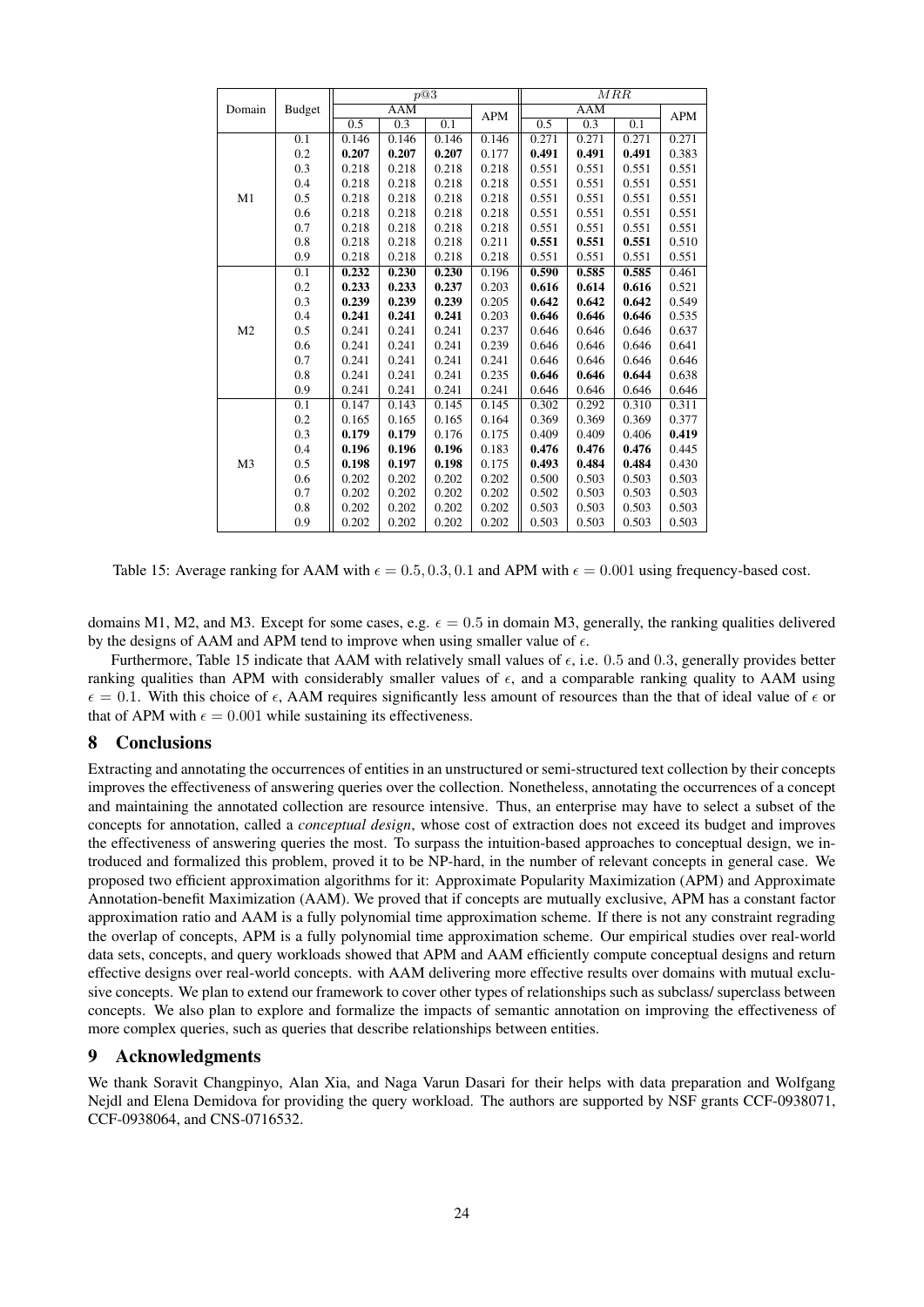# References

- [1] S. Abiteboul, I. Manolescu, P. Rigaux, M.-C. Rousset, and P. Senellart. *Web Data Management*. Cambridge University Press, 2011.
- [2] E. Agichtein and L. Gravano. Querying Text Databases for Efficient Information Extraction. In *ICDE*, 2003.
- [3] M. Anderson, D. Antenucci, V. Bittorf, M. Burgess, M. Cafarella, A. Kumar, F. Niu, Y. Park, C. Re, and C. Zhang. Brainwash: A Data System for Feature Engineering. In *CIDR*, 2013.
- [4] P. N. Bennett, K. Svore, and S. T. Dumais. Classification-Enhanced Ranking. In *WWW*, 2007.
- [5] B. Boehm, C. Abts, and S. Chulan. Software Development Cost Estimation Approaches, A Survey. *Annals of Software Engineering*, 10, 2000.
- [6] M. Cafarella, D. Suciu, and O. Etzioni. Navigating extracted data with schema discovery. In *WWW*, 2007.
- [7] S. Chakrabarti, K. Puniyani, and S. Das. Optimizing Scoring Functions and Indexes for Proximity Search in Typeannotated Corpora. In *WWW*, 2007.
- [8] S. Chakrabarti, S. Sarawagi, and S. Sudarshan. Enhancing Search with Structure. *IEEE Data Engineering Bulletin*, 33(1), 2010.
- [9] F. Chen, X. Feng, C. Ré, and M. Wang. Optimizing Statistical Information Extraction Programs Over Evolving Text. In *ICDE*, 2012.
- [10] L. Chiticariu, Y. Li, S. Raghavan, and F. Reiss. Enterprise information extraction: recent developments and open challenges. In *SIGMOD*, 2010.
- [11] J. Chu-Carroll and J. Prager. An experimental study of the impact of information extraction accuracy on semantic search performance. In *CIKM*, 2007.
- [12] J. Chu-Carroll, J. Prager, K. Czuba, D. Ferrucci, and P. Duboue. Semantic Search via XML Fragments: a High-Precision Approach to IR. In *SIGIR*, 2006.
- [13] N. Dalvi, R. Kumar, B. Pang, R. Ramakrishnan, A. Tomkins, P. Bohannon, S. Keerthi, and S. Merugu. A Web of Concepts. In *PODS*, 2009.
- [14] S. Dill, N. Eiron, D. Gibson, D. Gruhl, R. Guha, A. Jhingran, T. Kanungo, S. Rajagopalan, A. Tomkins, J. Tomlin, and J. Zien. SemTag and Seeker: Bootstrapping the Semantic Web via Automated Semantic Annotation. In *WWW*, 2003.
- [15] A. Doan et al. The Case for a Structured Approach to Managing Unstructured Data. In *CIDR*, 2009.
- [16] O. Egozi, S. Markovitch, and E. Gabrilovich. Concept-based information retrieval using explicit semantic analysis. *ACM Transactions on Information Systems*, 29(2):1–34, 2011.
- [17] Elena Demidova and Xuan Zhou and Irina Oelze and Wolfgang Nejdl. Evaluating Evidences for Keyword Query Disambiguation in Entity Centric Database Search. In *DEXA*, 2010.
- [18] A. Elhelw, M. Farid, and I. Ilyas. Just-in-Time Information Extraction using Extraction Views. In *SIGMOD*, 2012.
- [19] R. Fagin, B. Kimelfeld, Y. Li, S. Raghavan, and S. Vaithyanathan. Understanding Queries in a Search Database System. In *PODS*, 2010.
- [20] T. Finin, W. Murnane, A. Karandikar, N. Keller, J. Martineau, and M. Dredze. Annotating Named Entities in Twitter Data with Crowdsourcing. In *CSLDAMT-NAACL HLT*, 2010.
- [21] S. Gal and B. Klots. Optimal Partitioning Which Maximizes The Sum of Weighted Averages. *Operations Research*, 1995.
- [22] H. GarciaMolina, J. Ullman, and J. Widom. *Database Systems: The Complete Book*. Prentice Hall, 2008.
- [23] J. Graupmann, M. Biwer, C. Zimmer, P. Zimmer, M. Bender, M. Theobald, and G. Weikum. Compass: A conceptbased web search engine for html, xml, and deep web data. In *VLDB*, 2004.